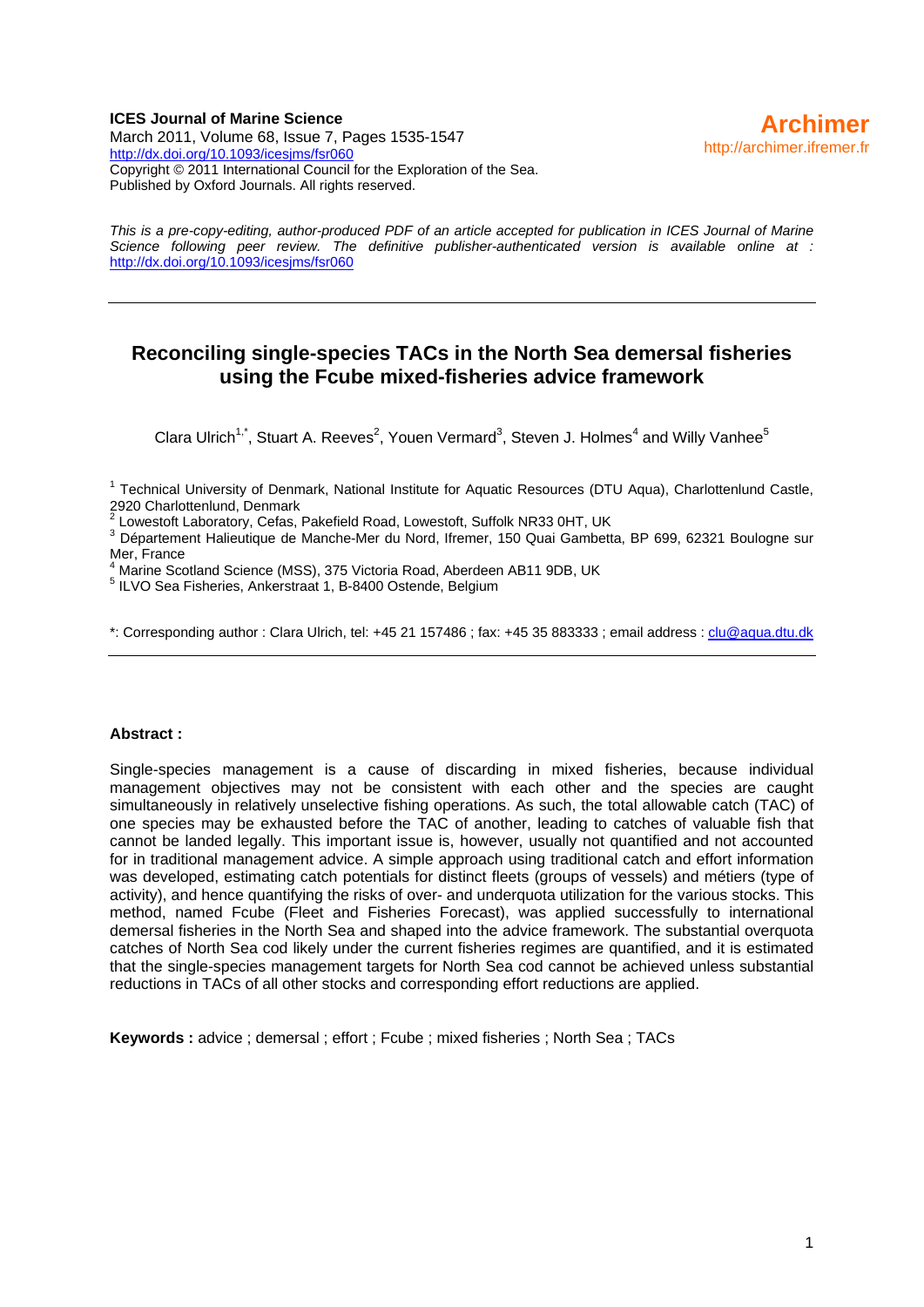## **1. Introduction**

A common fishery management measure is to impose limits on the amount of fish that can be removed and landed from a given stock. These limits are typically specified as annual Total Allowable Catches (TACs). As a management measure, a TAC assumes a correspondence between the management action (the TAC) and what it is intended to achieve (typically a specified level of fishing mortality. Implicitly, this assumes that the level of fishing activity will adapt to the quota available for a particular stock, and thus will lead to the targeted fishing mortality level. The simplest link is to assume that vessels will stop catching a given species once their quota for that species is exhausted. This assumption may be valid for simple, single stock, fisheries, but it is much less likely to hold true for complex, multi-species, multi-gear fisheries, where fleets are given a set of different fishing opportunities for the various stocks. Indeed, the highly complex nature of many European fisheries has been a major contributory factor to the limited success of TAC management in this context, as different catch limits for the various stocks may lead to imperfect implementation of the single-species TAC through incentives for misreporting, high-grading and discarding, which then undermine the basis for data collection and stock assessment (Penas, 2007; Rijnsdorp *et al.*, 2007; EC, 2009b).

The recent history of the demersal fisheries in the North Sea provides a useful illustration of the problems of using TACs to manage mixed fisheries. Around 2005 the North Sea cod stock was at a very low level while the stock of haddock, which is to a large extent caught together with cod, was at its highest biomass in thirty years (ICES, 2009b). In these circumstances, if single-species TACs are set with no consideration of the status of the other stocks caught in the same fishery, fishers are faced with a dilemma when the quota for cod is exhausted: stop fishing and underutilize the quota for haddock, or continue fishing and discard or illegally land overquota cod. When they choose the latter option the cod TAC does not achieve its intended conservation objective. Moreover, the reliability of the assessment of the cod stock is jeopardized because the catch data on which it is based tend to become more uncertain due to discarding or unreported landings (Reeves and Pastoors, 2007; Hamon *et al.*, 2007).

One approach to make TACs more effective as a management measure in mixed fisheries like those of the North Sea would be to account for the technical interactions that arise when multiple fleets use different gears to target different combinations of target species in the same area, and to incorporate these effects into scientific advice on fisheries management. The MTAC approach (Vinther *et al.*, 2004) was developed to use information on technical interactions alongside biological information from stock assessments, in order to estimate mixed-species TACs. These were intended to be consistent across species in terms of the amount of effort they implied. In principle, this approach should improve the link between catch opportunities and the resulting activity. However, MTAC did not prove to be robust and flexible enough in practice to become a standard operational tool for mixed-fisheries advice, and there were also problems with data availability (STECF 2004; ICES 2006). Subsequently, attempts have been made to develop a simpler and more robust approach to mixed-fisheries advice, more tailored to the data available and sufficiently flexible to address a wider range of mixed-fisheries issues (ICES, 2006). This led to an innovative approach to mixed-fisheries modelling, referred to as Fcube (from Fleet and Fishery Forecast) which is described here.

The model was initiated within the larger development of the multi-fleet, multi-species bioeconomic simulation framework TEMAS (Sparre, 2003; Ulrich *et al.*, 2007; Andersen *et al.*, 2010), where forecast simulations of stocks and fleet dynamics are performed in order to evaluate the consequences of various management scenarios. Various modelling hypotheses can be tested, in order to best capture future effort allocation schemes under changing TAC conditions. The Fcube method was developed from these hypotheses as a stand-alone approach to provide short-term mixed-fisheries advice.

The objective of this paper is thus to describe the Fcube model and how it addresses mixed-fisheries issues in a simple, flexible and operational manner directly applicable to most fisheries. We present a number of applications using the North Sea demersal fisheries as a case study. An earlier version of the framework and its economic extension was already described by Hoff *et al.* (2010), but this current paper documents a more in-depth investigation of the model outcomes, and a comprehensive analysis of the implications for the North Sea fisheries management and scientific advice framework.

Central to the Fcube model is the explicit representation of both fishing vessels and their activity, where the former are described in terms of fleets, or fleet segments, and the latter is incorporated through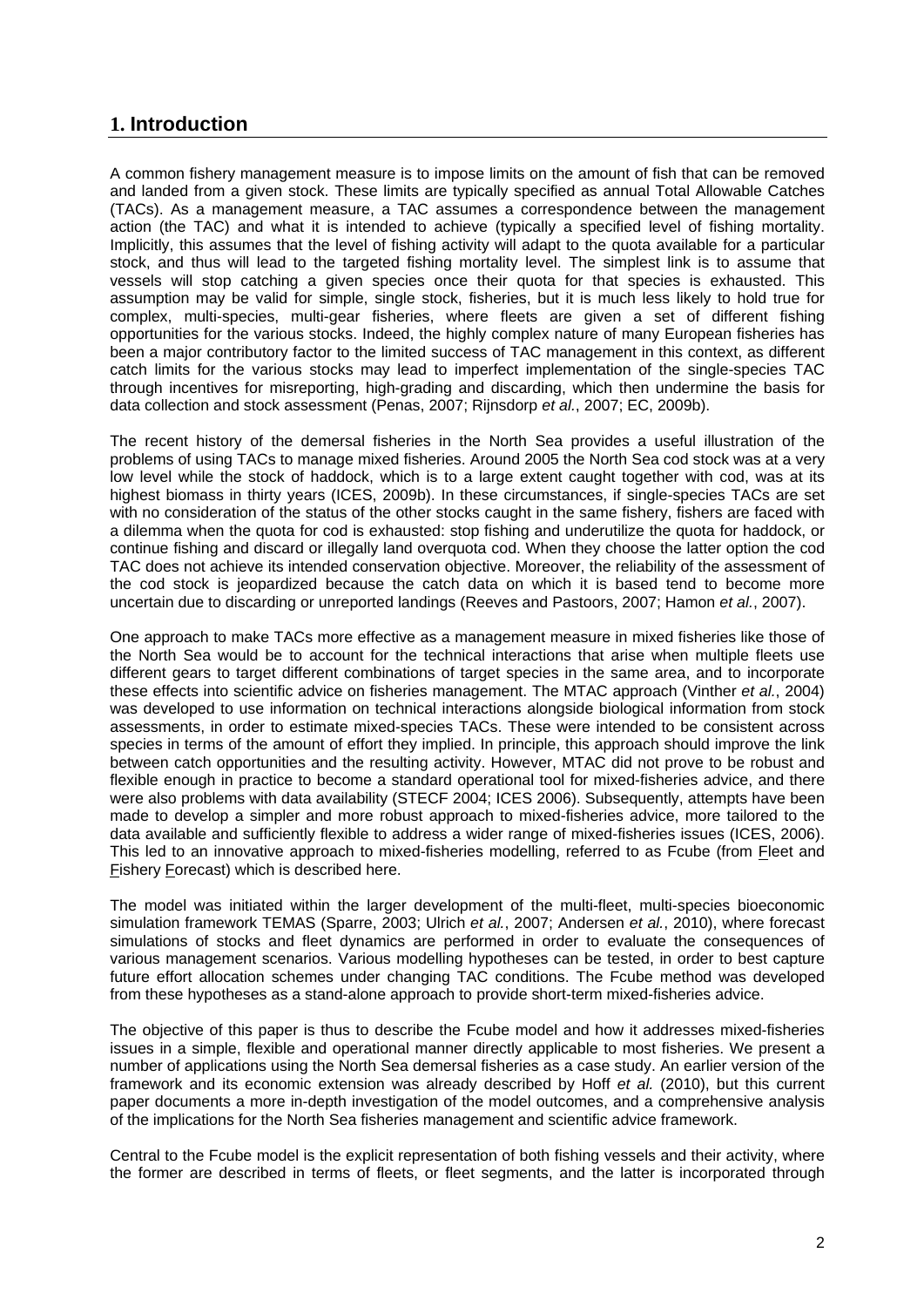assigning each individual trip by a vessel to a specific métier. Various approaches have been used for identifying métiers and, to a lesser extent, fleets, but for operational use it is desirable that the categorisations used are consistent with existing data collection programmes. In the European context, the latter are structured according to the Commission of the European Community's Data Collection Framework (DCF; EC, 2008). This gives the following definitions which we adopt here*: A Fleet segment*  is a group of vessels with the same length class and predominant fishing gear during the year. Vessels may have different fishing activities during the reference period, but will generally be assigned to only one fleet segment. *A Métier* is a group of fishing operations targeting a similar (assemblage of) species, using similar gear, during the same period of the year and/or within the same area, and which are characterized by a similar exploitation pattern.

## **2. Material and methods**

#### **2.1. The Fcube model**

The basis of the model is to estimate the potential future levels of effort by fleet corresponding to the fishing opportunities (TACs by stock and/or effort allocations by fleet) available to that fleet, based on how the fleet distributes its effort across its métiers, and the catchability of each of these métiers. This level of effort is in return used to estimate landings and catches by fleet and stock, using standard forecasting procedures. In the current implementation, the analysis is performed assuming identical selectivity at age across métiers due to limitations of the available data. Therefore calculations are conducted using average *Fbar (F)* levels and catch compositions by fleet and métier in tonnage only. However, the model could be easily modified to include selectivity data by fleet and métier, provided that the sum of catch-at-age by fleet and métier is equal to the total catch-at-age used in the stock assessment.

Partial fishing mortality *F* and catchability *q* by fleet *Fl*, métier *m* and stock *St* from observed catches *C,* effort *E* and assessed fishing mortality *F* are estimated for year *Y* :

$$
F(Fl, m, St, Y) = F(St, Y) * \frac{C(Fl, m, St, Y)}{Ctot(St, Y)}
$$
\n
$$
\tag{1}
$$

$$
q(Fl, m, St, Y) = \frac{F(Fl, m, St, Y)}{E(Fl, m, Y)}
$$
\n<sup>(2)</sup>

To estimate values for  $q$ ( $Fl, m, St, Y + 1$ ) at year  $Y+1$  an average over a number of recent years can be used. Alternatively, the user may choose to vary the value of *q*, if evidence exists of e.g. significant technical creep.

The observed distribution of effort by fleet across métiers is:

$$
Effshare(Fl, m, Y) = \frac{E(Fl, m, Y)}{E(Fl, Y)}
$$
\n(3)

As with catchability, the simplest approach to the forecast effort distribution  $Effshare$  ( $Fl, m, Y+1$ ) would be to estimate it from an average of past observed effort allocation. This would reflect the assumption that fleets contain vessels that cannot switch freely from one métier to another, or that the management system, such as the effort regime in place in the North Sea (EC, 2004), imposes some restrictions on the amount of effort spent in each métier. Alternatively, a more complex approach such as a behaviour algorithm could be used if available (Andersen *et al.*, 2010), or full flexibility in the effort allocation could be envisaged via consideration of economic optimisation (Hoff *et al.*, 2010).

These variables are then used for the forecast estimates of catchability by stock for each fleet. This catchability cannot be directly estimated from observed data, as it is linked to the flexibility of the fleet.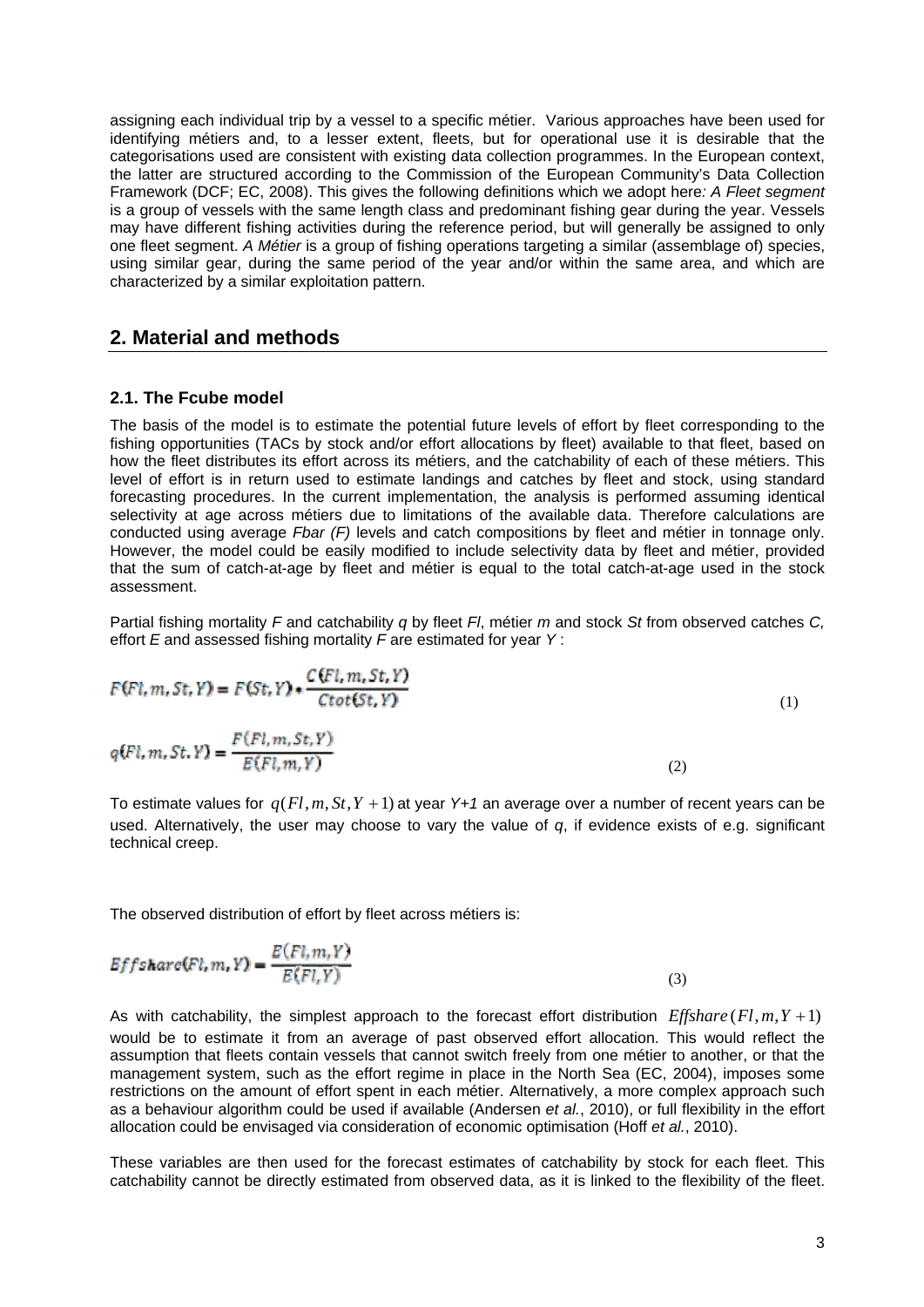While catchability by métier is assumed to be measurable and linked to the type of fishing, the resulting catchability by fleet varies with the time spent in each métier. The catchability of a fleet is thus equal to the average catchability by métier weighted by the proportion of effort spent in each métier for the fleet:

$$
q(Fl, St, Y+1) = \sum_{m} q(Fl, m, St, Y+1) * Eff share(Fl, m, Y+1)
$$
\n<sup>(4)</sup>

A TAC is usually set in order to achieve a specific fishing mortality. It might be a particular short-term target, such as  $F_{\text{MSY}}$ , or specific reduction in F as part of a long-term management plan (LTMP). This intended *F* is converted into forecast effort by fleet. This step introduces the concept of "Stockdependent fleet effort", which is the effort corresponding to a certain partial fishing mortality on a given stock, disregarding all other activities of the fleet. The total intended (or targeted) fishing mortality  $F_{\text{target}}(St, Y+1)$ , usually coming from a management plan target or a TAC, is first divided across fleet segments (partial fishing mortalities) through coefficients of relative fishing mortality by fleet. These coefficients are fixed quota shares estimated from observed landings. How these are estimated may need to reflect the mechanisms in place to derive fleet quota shares from overall TACs, but the simplest approach is thus to estimate these from observed mean proportions of landings by fleet (as in Equation (1)). The resultant partial fishing mortalities are subsequently used for estimating the stock-dependent fleet effort:

$$
F(Fl, St, Y + 1) = F_{target}(St, Y + 1) * Quotashare(Fl, St)
$$
  
\n
$$
E(Fl, St, Y + 1) = \frac{F(Fl, St, Y + 1)}{q(Fl, St, Y + 1)}
$$
 (5)

The final input required is the effort by each fleet during the forecast year. It is unlikely that the effort corresponding to each single-species TAC will be the same within fleets, and it is equally possible that factors other than catching opportunities could influence the amount of effort exerted by a given fleet. Rather than assuming a single set of fleet efforts, the approach used in practice with Fcube has been to investigate a number of different scenarios about fleet activity during the forecast period. The user can thus explore the outcomes of a number of options or rules about fleet behaviour (e.g. continue fishing after some quotas are exhausted) or management scenarios (e.g. all fisheries are stopped when the quota of a particular stock is reached).

$$
E(Fl, Y) = rule(E(Fl, St1, Y), E(Fl, St2, Y), \dots)
$$
\n
$$
(7)
$$

For example, if one assumes that fishers continue fishing until the last quota is exhausted, effort by fleet will be set at the maximum across stock-dependent effort by fleet, i.e.:

$$
E(Fl, Y + 1) = MAX_{St}[E(Fl, St1, Y + 1), E(Fl, St2, Y + 1), \dots]
$$
\n(8)

As a contrast, a more conservative option would be to assume that the fleets would stop fishing when the first quota is exhausted, and thus would set their effort at the minimum across stocks. Alternatively, management plans for a particular stock could be explored, with the fleets setting their effort at the level for this stock etc. Different rules could also be applied for the various fleets. These options are further developed in the application below.

Finally, this resulting effort by fleet is distributed across métiers, and corresponding partial fishing mortality is estimated.

$$
E(Fl, m, Y + 1) = E(Fl, Y + 1) * Eff share(Fl, m, Y + 1)
$$
  
\n
$$
F(Fl, m, St, Y + 1) = q(Fl, m, St, Y + 1) * E(Fl, m, Y + 1)
$$
 (10)

Partial fishing mortalities are summed by stock, and these new  $F_{Fcube}(St, Y+1)$  are used in standard forecast procedures instead of the initial  $F_{target}(St, Y+1)$  used in the single-species short-term advice. Corresponding landings are estimated and compared with the single-species TAC.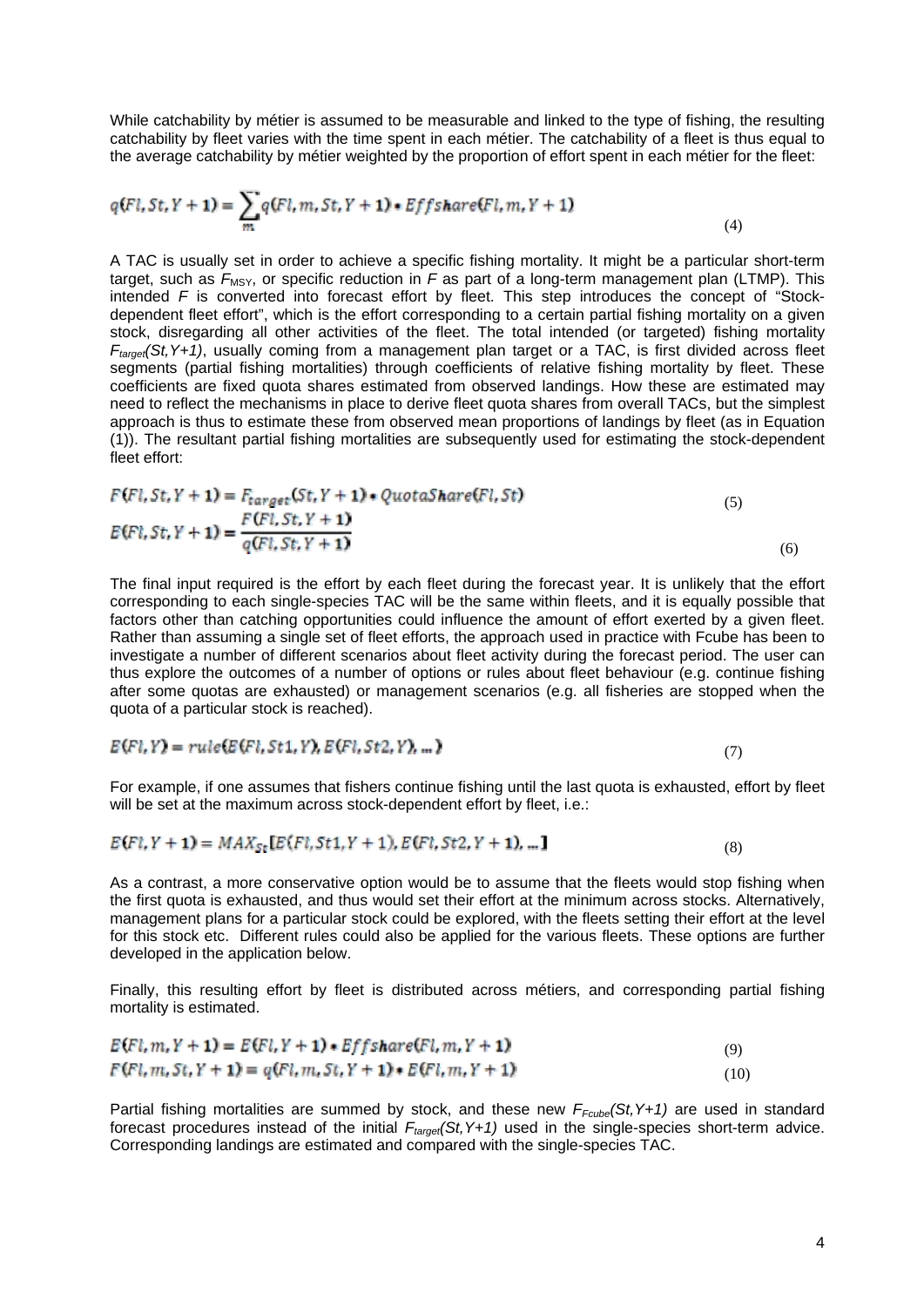The Fcube model has been coded in R (R Development Core Team, 2008), as part of the FLR framework (Kell *et al.*, 2007, www.flr-project.org).

#### **2.2. Fcube implementation for North Sea demersal fisheries**

Details of the main target species and stocks in the demersal fisheries of the North Sea are given in Table 1. The fisheries are highly international in nature, with the seven countries that have a North Sea coastline all having established fisheries in the area. The main gears in use are towed gears such as trawls and beam trawls with various mesh sizes, though there is also some usage of static gears including gill and trammel nets and longlines (STECF, 2008b). Annual stock assessments are available for all these target fish stocks (ICES, 2009b), and these provide the basis for annual TACs which have historically been the main management measure for these stocks. Single-stock LTMPs with specific harvest control rules are in place for cod, haddock, saithe, plaice and sole (Table 2). Since 2003, restrictions on fishing effort have also applied to demersal fisheries in the North Sea, mainly in relation to the cod recovery plan (EC, 2004; Horwood *et al.*, 2006; STECF 2008b).

The situation for the highly targeted crustacean *Nephrops norvegicus* is complex, as they are considered as eight discrete stocks (or Functional Units, FU) within the North Sea area. Only four of these are routinely assessed. These are FUs 6-9 covering the stocks along the UK coastline (Table 1), which are assessed using underwater video surveys. A TAC is in place for North Sea *Nephrops*, but this applies to the whole area rather than individual FUs.

Data by fleet and métier for the North Sea were obtained from the national fisheries institutes of Belgium, Denmark, England, the Netherlands, Norway and Scotland. Data covered the period 2003- 2008. Discard data were available for some fleet segments and included as estimates of discards ratios. To ensure compatibility with available economic data, the fleet definitions used were based on EC (2004) and EC (2001). Depending on this, some fleets were further broken down by vessel length categories but not all. The definition of demersal métiers in the North Sea does not in practice follow a single established nomenclature (Ulrich *et al.*, 2009). In the present case, the métiers were defined on the basis of the gear and mesh categories from the cod recovery plan (EC, 2009a).

In order to reduce the number of categories, an aggregation threshold, established through trial and error was used to determine 'major' métiers. A métier catching on average at least 1% of the total catches of at least one of the stocks considered was classified as major. All remaining 'minor' métiers were then aggregated by fleet into an "Other" métier (OTH). Further, all minor fleets (i.e. those where all effort was allocated to the "OTH" métier), were aggregated into a single "OTH" fleet.

Since relevant effort data are not systematically available for all catch declarations (e.g. for vessels under ten meters), the catch (landings plus discards) data that could be allocated to the fleets represented only a proportion of the total catches for the stocks as estimated in the relevant stock assessments, and the difference needed to be accounted for to cover all sources of mortality. For landings, the coverage for most stocks was usually high (over 80%), and the difference between summed fleet landings and stock landings were accounted for by pooling them into the OTH fleet. The cod stock represented a special case, as the cod assessment procedure is the only one estimating "unallocated removals", implying that catch estimates are higher than the sum of landings and discards (ICES 2009b). Therefore the sum of catches by fleet represented only 50% of the estimated catches. Instead of allocating this large difference in catches to the OTH fleet, it was decided to raise the catches of all fleets to the level of total (allocated plus unallocated) removals, as assumed in the single-stock forecast (ICES, 2009b). This approach may nevertheless lead to some distortion of the perception of fleet catchability. Work is currently ongoing to improve input data and stock assessment for North Sea cod (ICES, 2011), and the Fcube procedures will be updated to maintain consistency with the singlestock procedure. For discards, the coverage was not as good (around 50%), likely due to the fragmentation of discards samples over several fleet and métier categories which could affect the raising estimates. In the absence of additional information the remaining difference was also pooled in the discards data of the OTH fleet,although this could also lead to some distortion of the catchability estimates.

After aggregation, the final dataset used contained 26 fleets (plus the OTH fleet) from eight countries, from 2003 to 2008. These fleets engaged in between one and six different métiers each, resulting in 70 combinations of fleet\*métier (Table 3). The main fleets in terms of total effort and landings for the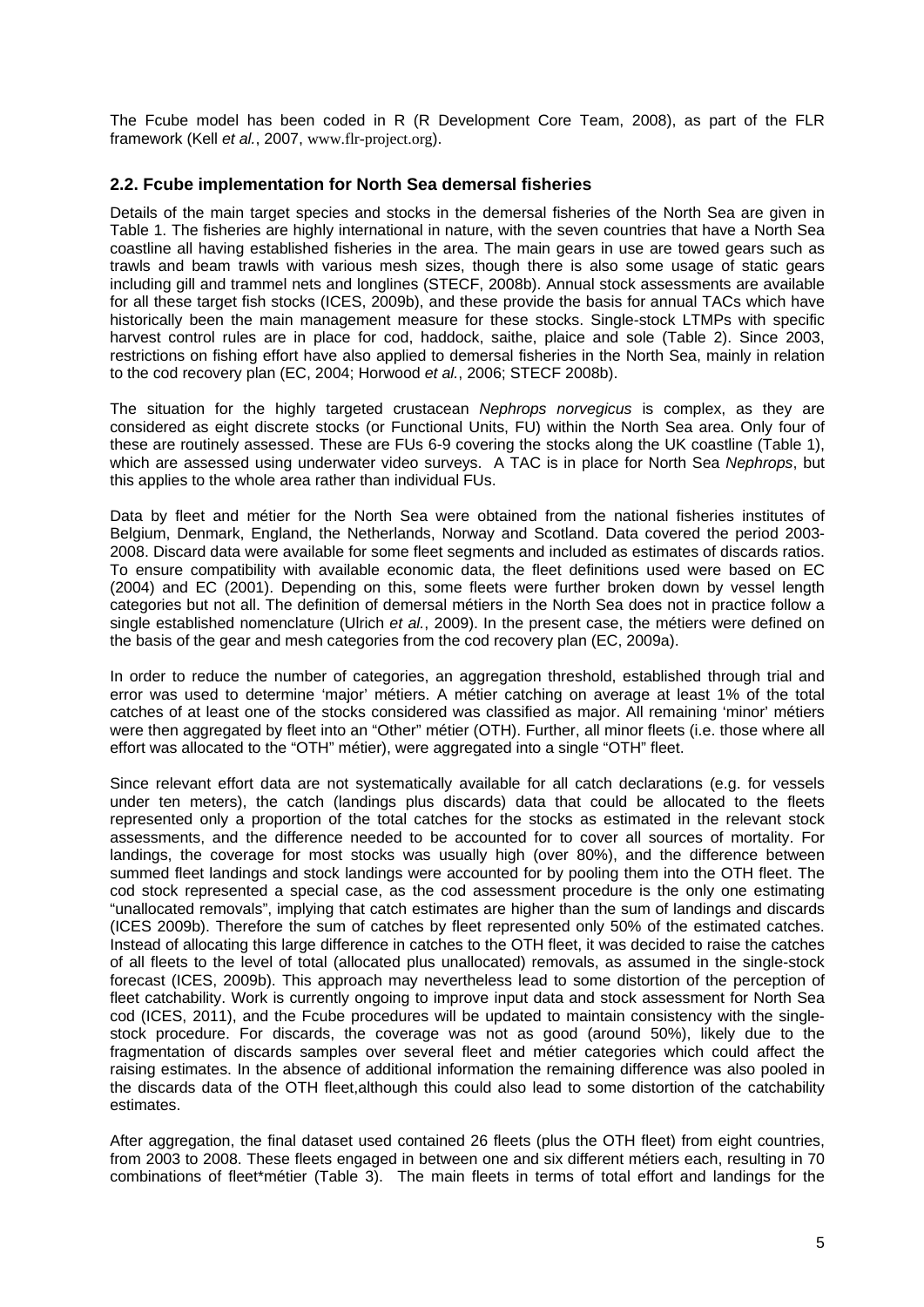stocks listed above are the Scottish trawlers (mainly catching demersal roundfish and *Nephrops*), the Dutch beam trawlers (mainly catching flatfish) and the Norwegian trawlers (mainly catching saithe).

The Fcube model was applied to these data, including the six demersal stocks and the four *Nephrops* FU with assessment data. The four other *Nephrops* FU (FU 5, 10, 32 and 33) without independent abundance estimates, were not included here, although they could eventually be linked to the assessed FUs in the final advisory framework (ICES, 2009a). Catch targets by *Nephrops* FU were approximated by sharing the total North Sea TAC over the various FUs using historical proportions of realised catch. The conditioning of the Fcube model with regards to assumptions on future trends in catchability and effort share by métier was based on visual inspection of historical trends using grid plots as well as tests of linear regression of log(catchability) with time. In most cases, historical catchability and effort share estimates fluctuated without trends over the time series, and a standard three-years average was thus used in the projections. When a significant (p<0.05) trend was detected, data for the final year was used instead.

## **2.3. Model runs**

### 2.3.1. Testing and sensitivity analyses

A number of sensitivity analyses had earlier been performed before finalising the Fcube model setup for the North Sea and other implementations (ICES, 2008, Hille Ris Lambers *et al.*, 2009, Garcia *et al.*, 2009). These aimed at testing the sensitivity of the model outcomes to a number of issues, including e.g. the use of alternative fleets and métiers definitions and aggregation thresholds; the use of an alternative effort measure, or the effect of removing some stocks from the database. From the results of these analyses it was concluded that the model outputs were largely insensitive to such variability in the input data. The main sources of uncertainties were also investigated, which showed that the highest uncertainty was linked to the projection of the stock itself, similarly to single-stock forecasts (Garcia *et al.*, 2009). The second largest source of uncertainty was the variability of the catchability by métier parameters. The model was accordingly modified to be able to run on a stochastic basis including uncertainty in the main parameters to derive confidence intervals. The Fcube model was demonstrated to be fairly robust also to this source of uncertainty, with a decrease of the propagation of the uncertainty into model outcomes (Hille Ris Lambers *et al.*, 2009). The 'hindcast' runs presented below also formed a major component of the model testing.

### 2.3.2. One-year forecast

The Fcube model was applied to the North Sea data in a variety of ways. For the basic understanding of the method, a one-year Fcube projection was first performed, analysing the potential mixed-fisheries interactions for 2009 under a number of scenarios described below. The single-species target *F* by stock for 2009 [*Ftarget(St,Y+1)* in Equation (5)] were set equal to the landings component of the *F* in the intermediate year used in the single-stock short-term forecast (these forecasts are hereon referred to as the "Baseline"). These targets were *F* reductions of 25%, 11% and 5% for cod, haddock and saithe respectively, with no *F* reduction targets specified for plaice, sole and whiting. These 2009 targets are to a large extent defined by the LTMPs in place for the relevant stocks (ICES, 2009c). Here the term "landings" refers to the proportion of catches above the minimum landing size that can be potentially landed, based on the historical landings/discards ratios by fleet and stock included in the inputs; but it is not necessarily equal to the legal landings, i.e. the TAC.

Consistently with common procedures in the advice provided by the International Council for the Exploration of the Sea (ICES), only deterministic short-term forecasts were performed, with the same settings as used by ICES (2009b) with regards to mean weight at age, mean selectivity at age, discard ratio (usually 3 years-average) and recruitment assumptions (usually a geometric mean estimate). The results were compared with the 2009 landings assumptions from the Baseline, based on the stock assessment results. The one-year forecasts for the different scenarios provided alternative sets of plausible levels of *F* by stock in 2009 (*FFcube(St,Y+1)*) accounting for mixed-fisheries interactions. The following Fcube scenarios were simulated: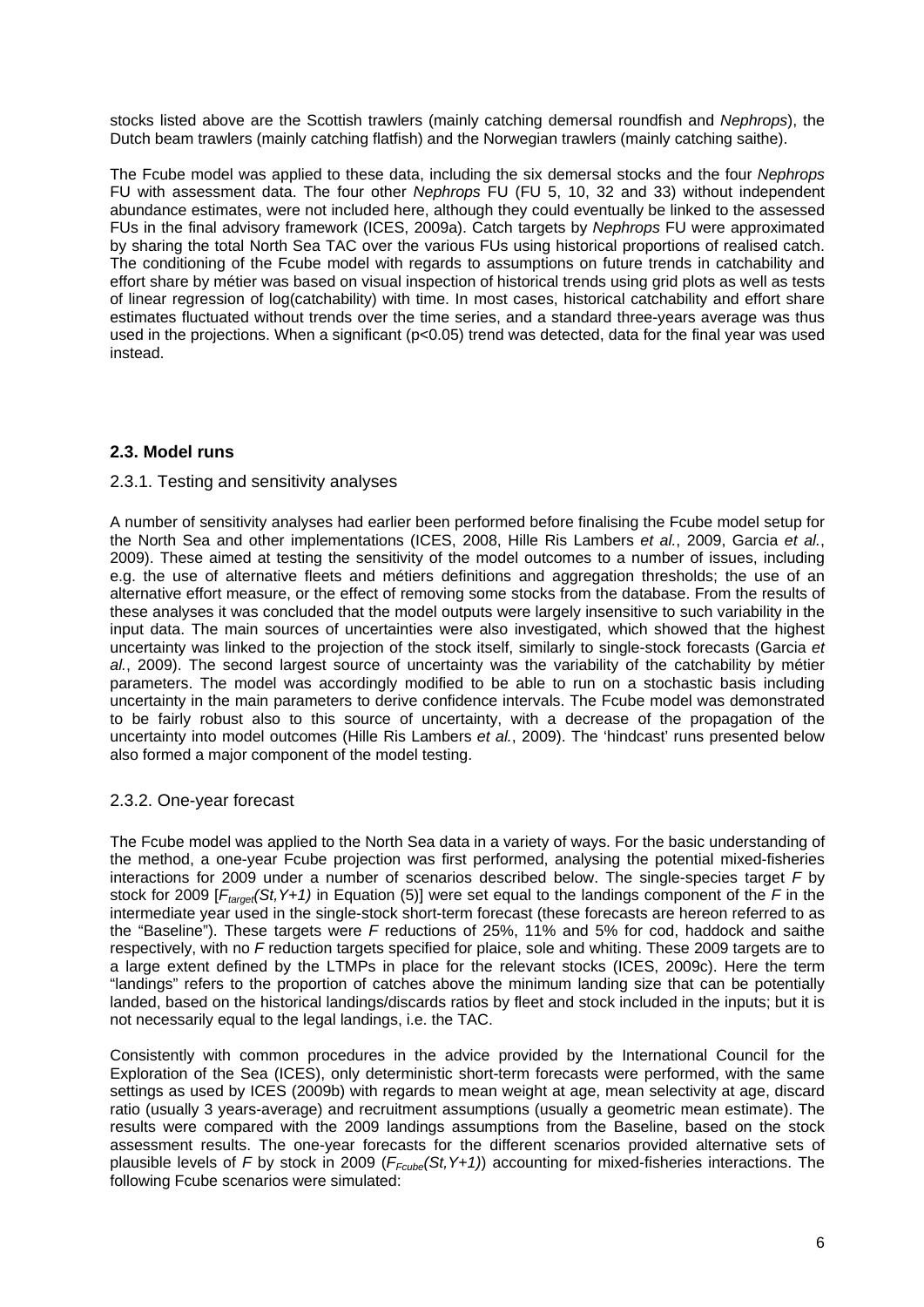"**max**". the underlying assumption is that the fleets continue fishing until their last quota is exhausted. The difference between the estimated landings and the actual TAC for the other stocks is considered as overquota catches.

"**min**". the underlying assumption is the opposite to the "max" scenario, i.e. the fleets stop fishing as soon as their first quota is exhausted, and, as a result do not take the whole of their quota for the other stocks.

"**cod**" : The underlying assumption is that the fleets stop fishing as soon as their cod quota is exhausted, regardless of other stocks.

"**val**" : This represents a very simple proxy computed with regards to revenue. The underlying assumption is that the global effort of each fleet is influenced by the monetary value each fleet can get from its quota shares across stocks. The quota value is used as a weighting factor of the estimated effort necessary to catch each quota share. As with other parameters, the simplest approach to the forecast quota value is to take the average over recent years of the relative value of landings by species and fleet *L(Fl,St,Y)*. The final level of effort is set at the level of this weighted mean [Equation (11)]. This is not a true economic proxy, rather it reflects the situation that a vessel is more likely to continue fishing if it has quota left for high value species than if the remaining quota is for low value species.

QuotaValue(Fl, St, Y) = 
$$
\frac{L(Fl, St, Y) * Price(Fl, St, Y)}{\sum_{St} L(Fl, St, Y) * Price(Fl, St, Y)}
$$

$$
E(Fl, Y + 1) = \sum_{St} E(Fl, St, Y + 1) * Quotavalue(Fl, St, Y + 1)
$$
(11)

"**sq\_E**" : The effort is simply set as constant compared to the previous years.

#### 2.3.3. Two-year forecast

Typically, single-stock TAC advice is based on a two-years short-term forecast, as stock assessment data do not include the current year (referred to as the "intermediate year") in the forecast. Therefore, the Fcube model was adjusted to work on a two-years flow as such:

The new 2009 *FFcube(St,Y+1)* values by stock derived from the one-year forecast were used as input for the intermediate year in single-stock forecasts, instead of the values used for the single-stock advice. Then the stocks were projected one more year, using the same settings for 2010 as in the Baseline Run. The aim was to derive single-stock TAC advice for 2010 following single-stock management plans but accounting for mixed-fisheries interactions in 2009.

Finally, the same Fcube scenarios as for 2009 were applied again in 2010 (i.e. a "max" scenario was applied in 2010 on the results of the "max" scenario in 2009, etc). In this way both differences in recommended TACs for 2010 resulting from different scenarios and an estimate of the cumulative difference between TAC and realised catches over two years could be calculated.

#### 2.3.4. Hindcasting

In addition to the exploratory sensitivity analyses summarised above, hindcasting exercises were performed to test the suitability of the various Fcube scenarios to predict the observed levels of effort by fleets. This serves to evaluate whether one particular scenario could be considered a likely proxy for future effort level by fleet in the projections. Hindcasting was performed by sequentially removing one year from the database, performing one-year projections similarly to the one-year forecast above, and then comparing the forecasted effort by fleet with the actual observation in the removed year. Hindcasting projections thus covered the years 2004 to 2008, using the actual observed landings by stocks as a proxy for the TAC target (instead of the true TAC to avoid issues of actual TAC not being entirely consistent with reproducible single-stock forecasts).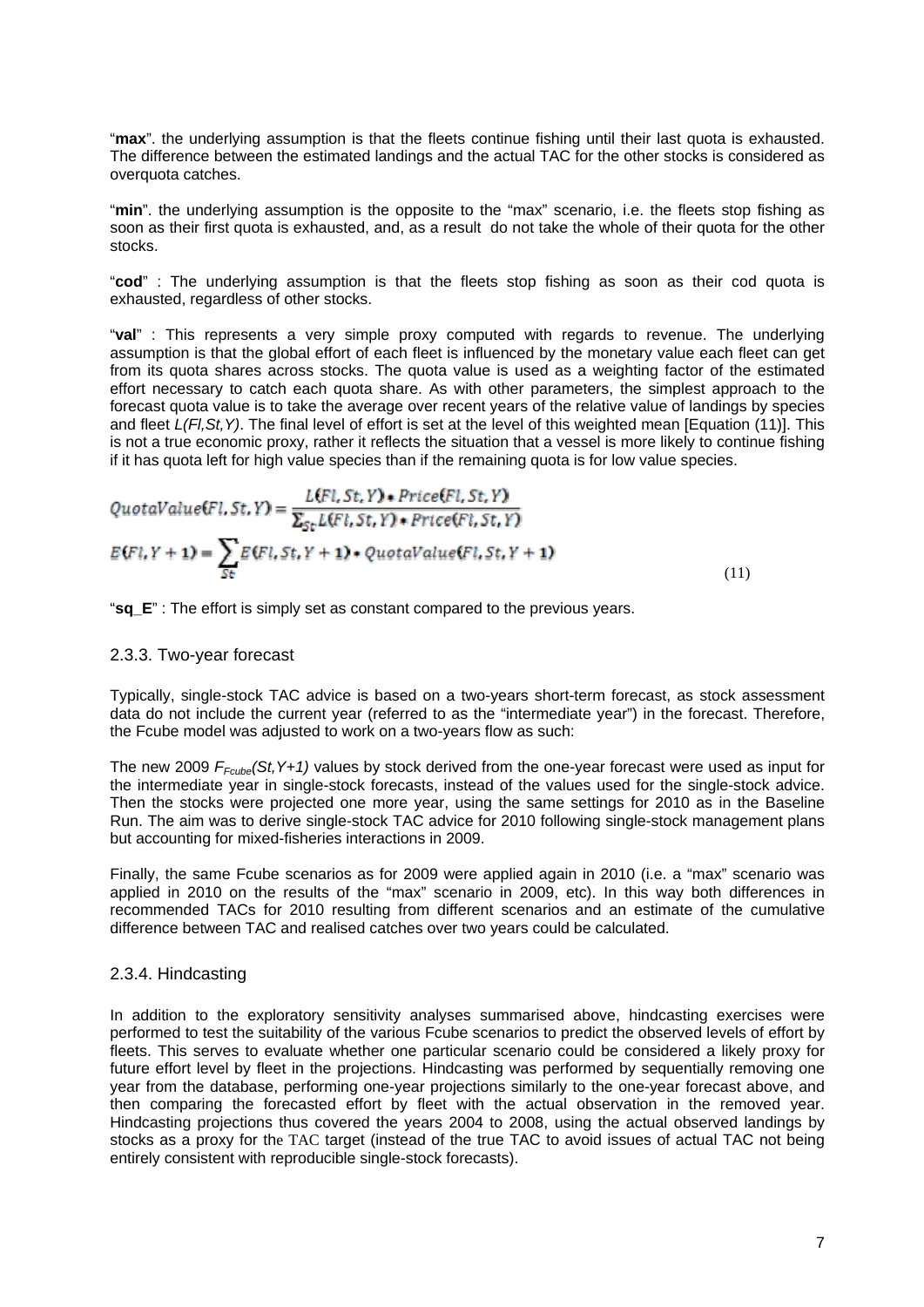## **3. Results**

### **3.1. One-year forecast**

For each fleet, striking differences occurred with regards to the estimated amount of effort necessary to catch the respective landings share for the various stocks in 2009 (Figure 1). Only the values corresponding to the fish stocks are displayed for illustration, but similar values were also estimated for each of the four *Nephrops* FUs. This figure underlines the relative inconsistencies of the target *F*s at the fleet level. Whiting and saithe were often the stocks with the highest corresponding effort for most fleets, indicating them to be the species with the least restrictive target *F*. On the other hand, cod and haddock were those corresponding with the smallest effort, indicating more restrictive targets. These discrepancies also varied from fleet to fleet, indicating that each fleet has its own set of incentives in terms of quota share, and no single pattern could be determined.

The results illustrated in Figure 1 translated into the resulting effort by fleet expendable under the different Fcube scenarios (Figure 2), which could vary dramatically between scenarios. While the "max" effort was often substantially higher than the effort implied by the other scenarios, it was the closest to the observed effort in 2008 for a number of fleets ("sq\_E" scenario), including the important Scottish and English trawlers. For many other fleets, the effort estimated in the "val" scenario remained around the range of the observed effort in 2008. For many of the demersal otter trawler fleets, the "val" estimate is also relatively close to the "cod" estimate, indicating cod is still a key source of revenue for the fleet in spite of decreased recent TACs compared to historically.

The results at stock level once partial *F*s were summed are shown in Figure 3 and Table 4. It is to be noted that for cod, plaice, sole and whiting, the single-species forecast assumptions used by ICES (2009b) following LTMP guidelines and assumed here as Baseline implied higher expected landings for 2009 than the actual TAC.

The results provide estimates of the potential overquota landings or overshooting of the Baseline assumptions. In the "sq\_E" scenario, estimated landings of cod and haddock exceed the Baseline estimates by 29% and 58% respectively, while whiting landings estimates were 13% below the Baseline. In the "val" scenario, the estimated landings in excess of the Baseline were 12% and 20% for cod and haddock respectively, while they were 23% below the Baseline for whiting.

On the contrary, the "cod" scenario, which complies with the 25% reduction in cod *F* in 2009 required by the management plan, implied strong reductions of landings for plaice, sole, saithe and whiting (15%, 20%, 23% and 31% respectively with regards to the Baseline; 9%, 13%, 39% and 24% respectively with regards to the TAC 2009), while haddock landings were close to the Baseline. This suggests the implications of the haddock and cod management plans were consistent with each other for 2009, while the other management plans were not consistent with these.

### **3.2. Two-year forecast**

The full overview of the runs up to 2010 is given in Table 4, and in Figure 4 in relative numbers. Let us follow the "max" scenario for easier understanding. The Baseline assumption, leading to landings of 41.2 kt of cod in 2009 (corresponding to the 25% reduction in *F* from the management plan), resulted in 38.7 kt in 2010 following another 10% reduction. But under the "max" scenario, assuming that all fleets would fish until the full amount of their least restrictive quota is exhausted (usually saithe or whiting), 2009 cod landings would be 64.4 kt, i.e. 55% more than assumed in the Baseline. If this were the case, the resultant lower stock size at the start of 2010 (37.3 kt instead of 64.4 kt), would imply a lower TAC advice for 2010 of 27.7 kt in order to comply with the 35% reduction in *F* in 2010 required by the LTMP, i.e. a reduction of 29% compared with the single-species advice. If again we assumed the "max" scenario in 2010 also, then the potential cod landings would be estimated at 46.9 kt, i.e. only 20% above the initial single-stock Baseline but up to 68% above the landings corresponding to the LTMP if it had been adjusted for increased catches in 2009. And while the single-stock advice estimated a SSB for cod of 73.3 kt by 2011 under full compliance with the LTMP, the extreme "max" Fcube scenario applied to 2009 and 2010 estimated SSB in 2011 as low as 18.4 kt.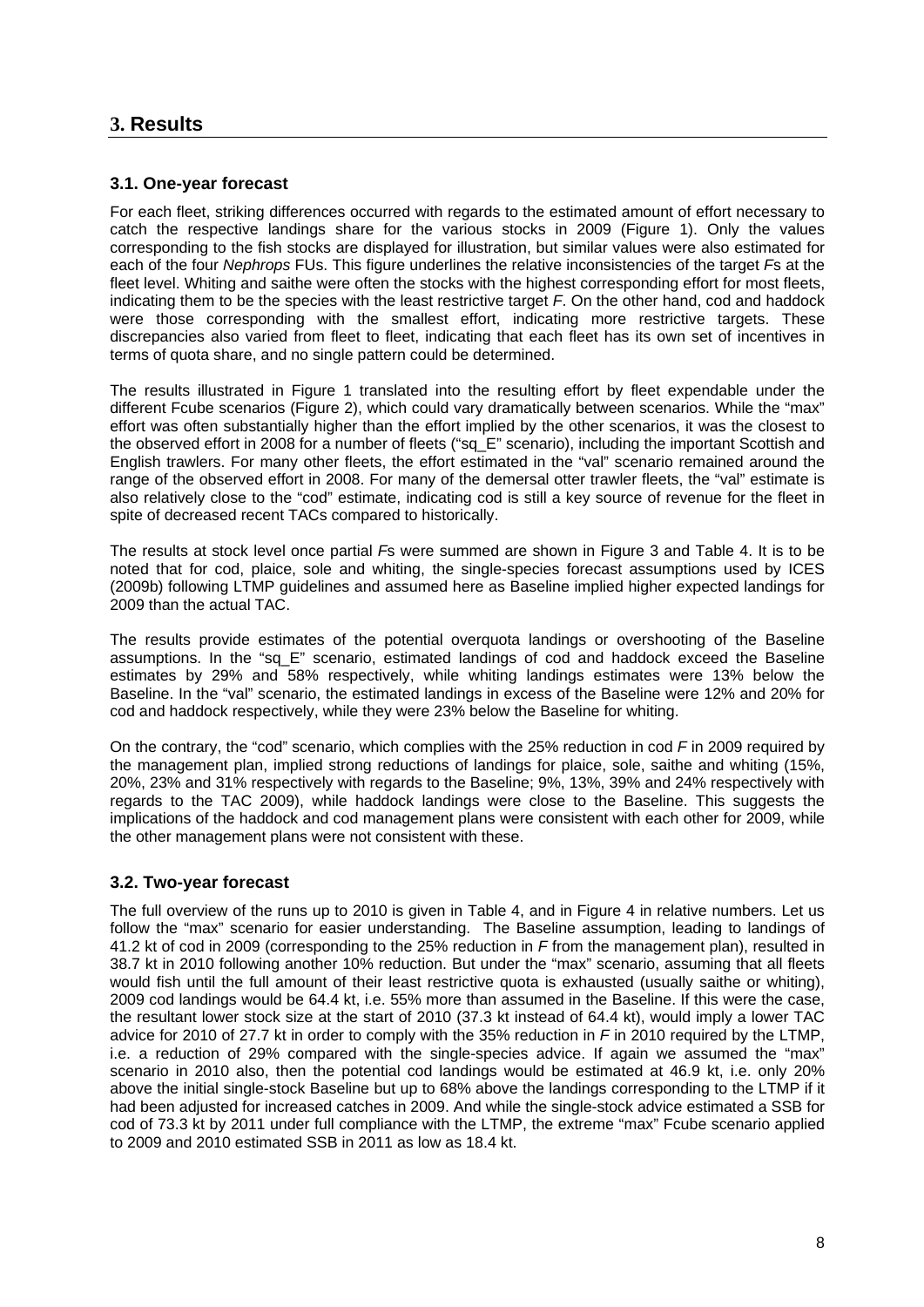In contrast to cod, the advised 2010 TACs for most other stocks that would follow from applying the relevant LTMP are generally not sensitive to the scenario used for 2009. This results from an element of the relevant management plans that constrains annual changes in TACs to a specified percentage in either direction, usually +/-15% from year to year.

### **3.3. Hindcasting**

As the only sensitivity analysis presented, the hindcasting exercises compared the observed effort with the predicted ones under the various scenarios for the years 2004-2008 (Figure 5). For most fleets and years, the observed effort was within the range predicted by the "min" and "max" scenarios. The size of this range varied across fleets and years, without a clear pattern. For most of the large fleets though, the range was smaller in 2008 than in previous years, suggesting that the single-species TACs may have been more consistent with each other this year than before. However, the effort predicted by the "max" scenario was in most cases much higher than the observed effort, whereas the estimates from the "min" scenario were much lower. Therefore neither of these two extreme hypotheses (that the fleets stop fishing when their first or their last quota is exhausted) is a likely proxy for actual behaviour, and the truth lies in between. Indeed, and although this cannot be generalised to all fleets and years, the effort levels estimated by the "val" scenario were usually closer to the observed effort than the extreme "min" and "max" scenarios.

## **4. Discussion**

The application of the Fcube approach to the North Sea demersal fisheries presented here has demonstrated the sensitivity of forecast results to a plausible range of scenarios of fleet activity during the intermediate year. In effect, these Fcube scenarios look at the implications of the single-species advice in a mixed-fishery context. Each effort scenario implies a different outcome, in terms of the state of each stock, at the start of the TAC year. In most cases however, single-species LTMPs are used to derive TACs for these stocks. These include a component which restricts annual changes in TAC to within specified bounds. Within the current context this means that in most cases the TACs implied for 2010 do not change with the effort scenario assumed for 2009. The main exception to this is cod, where the management plan requires a specified reduction in fishing mortality in 2010. Given its current status relative to limit reference points (ICES, 2009b) cod is the species of greatest conservation concern within the North Sea demersal fishery. The constraints on annual changes in TAC in the existing singlespecies management plans offer improved stability of catching opportunities for the fishing industry but this seems to come at the expense of an increased risk to the cod stock. This could be addressed in the short term by introducing additional measures to ensure that the cod TAC is not exceeded, but in the longer term it would be desirable to develop a single management plan for all species in the mixed fishery. As a comparison, management through "weak-stock" considerations (Hilborn *et al.*, 2004), where protection is afforded to individual stocks, and those stocks with the lowest quotas can markedly influence how the overall fishery is prosecuted, is implemented in New England and in Alaska. US Fishers now refer to the stocks having low quotas as "choke" stocks because once the quota for any of these stocks is reached, then fishing in an area may cease altogether, or restrictive trip limits may be implemented, or other types of controls on fishing may take effect. This corresponds exactly to the "cod" scenario, as in the "min" scenario the stock minimizing the effort may not be the same across all fleets. Other Interesting mixed-fisheries approaches could be drawn from e.g. New Zealand (Marchal *et al.*, 2009) and the Faroe Islands (Baudron *et al.*, 2010). In this context, the Fcube approach could be used to investigate trade-offs and robust harvest control rules in a longer-term perspective by including these into mixed-fisheries management strategies evaluations such as those used by Hamon *et al.* (2007), Mackinson *et al.* (2009) or Baudron *et al.* (2010). Many of the problems with using TACs as a management measure arise because TACs limit landings rather than total catches. Approaches to address this are also currently underway through the development of e.g. "fully-documented fisheries" (Dalskov and Kindt-Larsen, 2009)

Traditionally, biological analyses and advice have focused on fish stocks, with some incidental consideration of the métiers (also referred to as fisheries), in the context of how various gears and mesh size may impact on the fish stocks (Reeves *et al.*, 2008). In contrast, economic advice has usually considered only the fleet, with the main focus being on the vessel's profitability (STECF, 2008a; Frost *et al.*, 2009). While modelling approaches combining both fleets and métiers in an integrated framework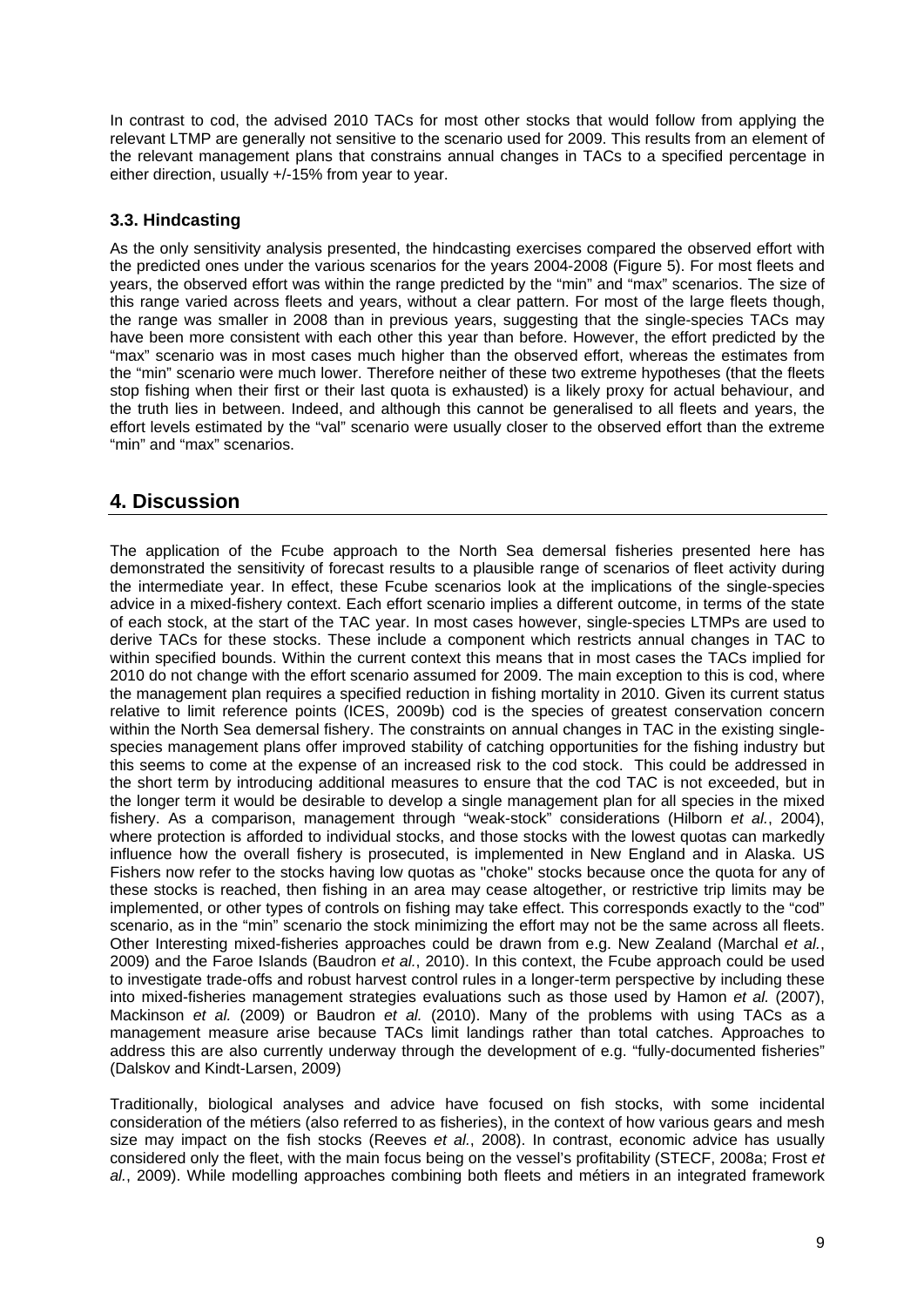are not new (e.g. Laurec *et al.*, 1991; Ulrich *et al.*, 2002), the wide recognition of the need to consider both concepts as distinct but complementary approaches in the management sphere has emerged only recently (EC, 2008); and these two concepts are the cornerstone of the Fcube approach.

Among the scenarios considered here, only the "val" scenario has a specific economic component. The utility of the "val" scenario lies in its computational simplicity, and because it provides a proxy for revenue-based behaviour within the bounds of the "min" and "max" scenarios, which the hindcasting indicated were unlikely to occur in reality. However, the validity and utility of the "val" scenario in a real economic perspective can be challenged, since it does not take into account the actual costs linked to the uptake of the quota share and thus does not properly address the hypothesis of profit maximisation. Therefore, these analyses should be complemented by further investigations of the effect of such profit maximisation, as was done by Hoff *et al.* (2010). Their results suggest that provided enough flexibility to switch across métiers within a fleet, the optimum effort for profit maximisation may lie well below the levels estimated by the "max" and "val" scenarios. However, given the current strict effort limitations by métier currently in place in the North Sea, it is unlikely that the fleets may have such flexibility and may thus operate in an economically suboptimal way.

Earlier sensitivity analyses (Hille Ris Lambers *et al.*, 2009, Garcia *et al.*, 2009) had contributed to increased knowledge of the model behaviour and confidence in the robustness of the approach, and had shaped the setup of the final runs presented here. One main issue encountered is the uncertainty in the catchability estimates, which is obviously inherent to any model linking fishing effort with fishing mortality. These weak linkages are of major importance for mixed-fisheries management (van Oostenbrugge *et al.*, 2008; Marchal *et al.*, 2006; Baudron *et al.*, 2010). However, stochastic simulations had shown that standard deviation in Fcube outputs was lower than the standard deviation of input catchability parameters (Hille Ris Lambers *et al.*, 2009). Fcube input parameters of catchability and effort share are directly correlated, being both estimated from the partial *F* and total effort by fleet. This implies that departures from one of these parameters due to alternative hypotheses will be compensated by the other parameter in the calculations. This makes intuitive sense, since if the catchability is higher than expected the TAC of a stock will be taken up more quickly, therefore requiring a lower amount of effort, and *vice versa*. Secondly, individual variations by fleets are also smoothed when being pooled with other fleets at the regional level. Finally, uncertainty in effort and catchability is further smoothed out when translating fleets' effort into catches by stock, because of the non-linear relationships between catches and fishing mortality. This robustness

contributes to strengthening the confidence that the Fcube approach can be used to deliver operational and robust mixed-fisheries advice.

Fcube has been developed as a simple model for complex fisheries. In the North Sea case investigated here, even after the aggregation of minor fleets and métiers, the data set still includes data for 70 fleet\*métier combinations catching differing quantities of ten different stocks. The Fcube runs support the conclusion of Andersen *et al.* (2010) that each fleet may react differently based on its own set of incentives in terms of quota share, and regardless of the behaviour of other fleets. This illustrates the high complexity of the North Sea demersal fisheries and hence the need to account for this complexity in their management.

The Fcube framework builds on simple computations of some key processes of the fishing activity. The assumptions used are simple and transparent, and the model can be conditioned on routinely available logbook information. The underlying approach is the recognition that fisher behaviour and flexibility is a key factor to consider in mixed-fisheries management, but also that this human behaviour is too complex to be easily captured and modelled on a routine basis, even at the level of the individual trip and fishing vessel. A fine-scale simulation of the actual fishing strategies of the fleets can be implemented at some regional scale (Andersen *et al.*, 2010; Marchal *et al.*, 2009), but this requires substantial analyses and a number of assumptions to condition the model, and as such its use as a routine advice model at the same level as a single-stock assessment model would not be a simple task. It is in this latter context that the Fcube approach is now being adopted for routine advisory use (ICES 2009a; 2010).

The Fcube model represents a flexible intermediate stage between the single-stock forecasts and more complex models such as MTAC (Vinther *et al.*, 2004). By proceeding with scenarios rather than optimization, and with only a few additional parameters compared to the traditional single-stock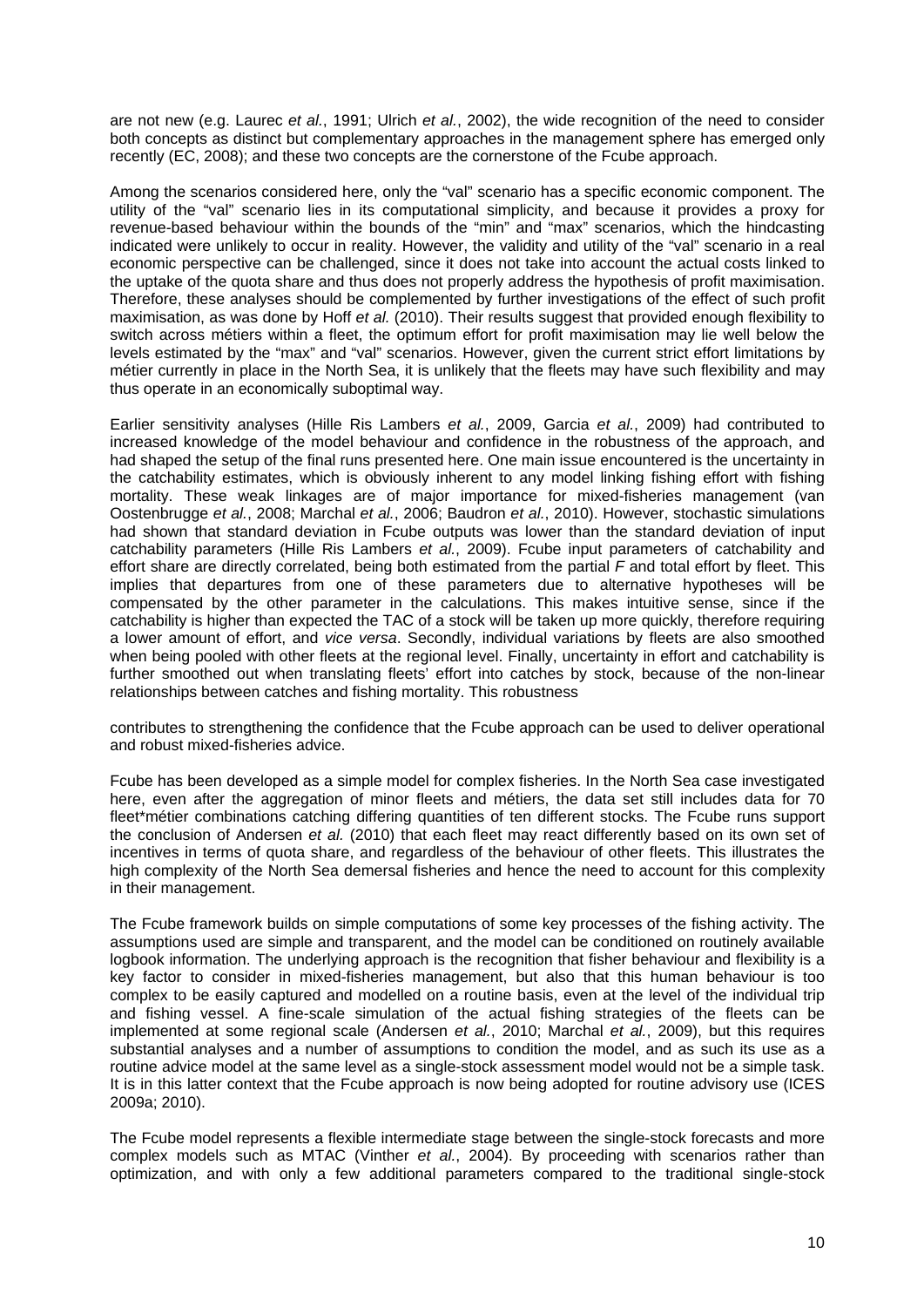approach, the Fcube model works at the level of the "broad picture", extracting simple proxies that are indicative of large trends. Optimization could nevertheless still be performed using the FcubEcon module described in Hoff *et al.* (2010). The Fcube model was also observed to be consistent with the established rule of relative stability which fixes the quota shares between countries (ICES, 2009a). Preliminary trials were also performed in more data poor areas: ICES Sub-areas VII and VIII where many stocks' assessments do not have accepted forecast procedures (Garcia *et al.*, 2009) and the Mediterranean, where there are no TACs and little biological information is available but effort limitations are in place (Maravelias *et al.*, 2011). In this area, useful recommendations on effort management could however be issued based on a few simple but plausible hypotheses.

In conclusion, the Fcube approach is compatible with standard stock assessment and advice frameworks, and we believe that it has potential for application to mixed fisheries in other areas. This would also help to promote fleet- and métier-based approaches to fisheries management and thus help to bridge the gap between the traditional single-species approach and a more comprehensive ecosystem approach (Reeves and Ulrich, 2007; Ulrich *et al.*, 2008).

## **Acknowledgements**

This work was funded through the FP6 AFRAME (A framework for fleet and area based fisheries management, contract no 044168) and FP6 EFIMAS (Operational Evaluation Tools for Fisheries Management Options, contract no 502516) projects by the European Union. This support is gratefully acknowledged. We also thank the numerous colleagues that have contributed to this work, either by providing data or participating into constructive discussions. We are particularly grateful to Katell Hamon, Dorleta Garcia, Alberto Murta and François Bastardie, whose expertise and help in R and FLR was appreciated in the earliest stages of development of Fcube.

## **References**

Andersen, B. S., Vermard, Y., Ulrich, C., Hutton, T., and Poos, J. J. 2010. Challenges in integrating short-term behaviour in a mixed-fishery management strategy evaluation framework: a case study of the North Sea flatfish fishery. Fisheries Research,102:26-40.

Baudron, A., Ulrich, C., Nielsen, J. R., and Boje, J. 2010. Comparative evaluation of a mixed-fisheries effort-management system based on the Faroe Islands example. ICES Journal of Marine Science, 67: 1036–1050.

Dalskov, J. and Kindt-Larsen, L. 2009. Report of Fully Documented Fishery. DTU Aqua Report 204- 2009. 52 pp.

EC. 2001. Commission Regulation (EC) No 1639/2001 of 25 July 2001 establishing the minimum and extended Community programmes for the collection of data in the fisheries sector and laying down detailed rules for the application of Council Regulation (EC) No 1543/2000. Official Journal of the European Union. L 222/53.

EC*.* 2004. Council Regulation (EC) No 423/2004 of 26 February 2004 establishing measures for the recovery of cod stocks*.* Official Journal of the European Union. L70/8*.* 

EC. 2008. Council Regulation (EC) No 199/2008 of 25 February 2008 concerning the establishment of a Community framework for the collection, management and use of data in the fisheries sector and support for scientific advice regarding the common fisheries policy. Official Journal of the European Union. L60/1.

EC. 2009a. Council Regulation (EC) No 43/2009 of 16 January 2009 fixing for 2009 the fishing opportunities and associated conditions for certain fish stocks and groups of fish stocks, applicable in Community waters and, for Community vessels, in waters where catch limitations are required. Official Journal of the European Union. L22/1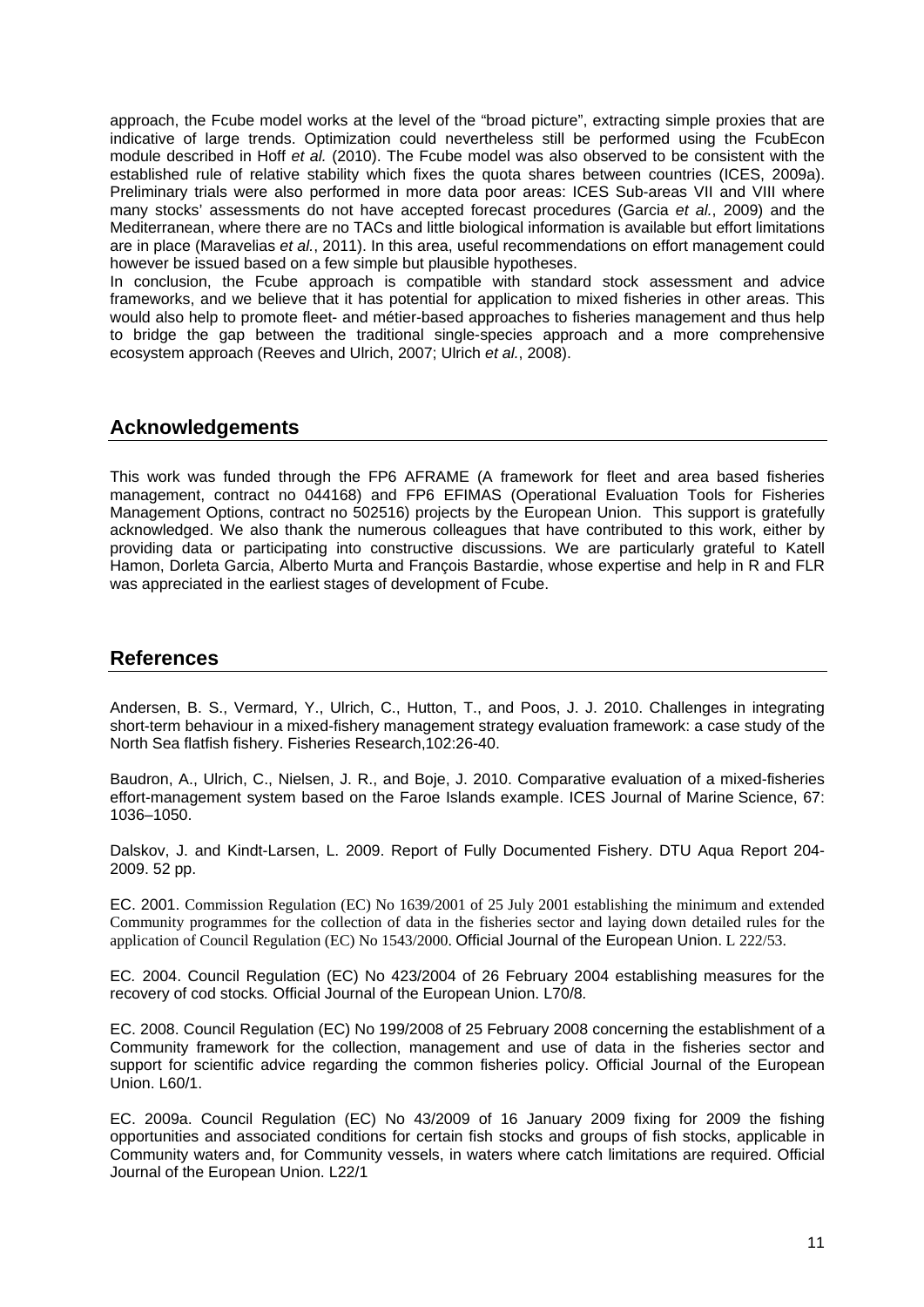EC. 2009b. Green Paper. Reform of the Common Fishery Policy. COM(2009)163, 28 pp.

Frost, H. S., Andersen, J. L., Hoff, A., and Thøgersen, T. T. 2009. The EIAA model: methodology, definitions and model outline. Institute of Food and Resource Economics, University of Copenhagen, Report No 200. 75 pp.

Garcia, D., Santurtún, M., Iriondo, A., Goti, L., Quincoces, I., Mahévas, S., Lehuta, S., and Tidd, A. 2009. A research paper on the implementation of the fleet/fishery and indicator frameworks in the Western Waters case study area. Deliverable 2.2 of EU project AFRAME (contract No. 044168).

Hamon, K., Ulrich, C., Hoff, A., and Kell, L. T. 2007. Evaluation of management strategies for the mixed North Sea roundfish fisheries with the FLR framework. In Oxley, L. and Kulasiri, D. (eds) MODSIM 2007 International Congress on Modelling and Simulation. Modelling and Simulation Society of Australia and New Zealand, December 2007, pp. 2813-2819

http://mssanz.org.au/modsim07/papers/51\_s26/EvaluationOfmanagements26\_Hamon\_.pdf

Hilborn, R., Punt, A.E. and Orensanz, J. 2004. Beyond Band-aids in Fisheries Management: Fixing World Fisheries. Bulletin of Marine Science, 74: 493–507.

Hille Ris Lambers, R., Andersen, B. S., Hoff, A., Jacobsen, R. B., Knyoch, R., van Kooten, T., Machiels, M., Poos, J.J., Reeves, S., and Ulrich, C. 2009. Progress towards implementation of the fleet/fishery and indicator frameworks in the North Sea using Fcube. Deliverable 1.2 of EU project AFRAME (contract No. 044168).

Hoff, A., Frost, H., Ulrich, C., Damalas, D., Maravelias, C.D., Goti, L., and Santurtún, M. 2010. Economic effort management in multispecies fisheries: the FcubEcon model. ICES Journal of Marine Science, 67: 1802-1810.

Horwood J., O'Brien, C., and Darby, C. 2006. North Sea cod recovery? ICES Journal of Marine Science, 63: 961-968.

ICES 2006. Report of the Working Group on Workshop on Simple Mixed Fisheries Management Models (WKMIXMAN), 9-13 January 2006, ICES HQ, Copenhagen, Denmark. ICES CM 2006/ACFM:14. 47 pp.

ICES 2008. Report of the Study Group on Mixed Fisheries Management (SGMixMan), 14 18 January, ICES HQ, Copenhagen, Denmark. ICES CM 2007/ACOM:23. 65 pp.

ICES 2009a. Report of the Ad hoc group on Mixed Fisheries in the North Sea (AGMIXNS), 3-4 November 2009, ICES HQ , Copenhagen, Denmark. ICES CM 2009/ACOM:52. 46 pp.

ICES 2009b. Report of the Working Group on the Assessment of Demersal Stocks in the North Sea and Skagerrak (WGNSSK), 6-12 May 2009, ICES HQ, Copenhagen, Denmark. ICES CM 2009/ACOM:10.

ICES 2009c. Report of the Workshop on Mixed Fisheries Advice for the North Sea (WKMIXFISH), 26-28 August 2009, ICES HQ, Copenhagen, Denmark. ICES CM 2009/ACOM:47.

ICES 2010. Report of the Working Group on Mixed Fisheries Advice for the North Sea (WGMIXFISH), 31 August - 3 September 2010, ICES Headquarters, Copenhagen, Denmark. ICES CM 2010/ACOM:35, 93 pp.

Kell, L. T., Mosqueira, I., Grosjean, P., Fromentin, J-M., Garcia, D., Hillary, R., Jardim, E., Mardle, S., Pastoors, M. A., Poos, J. J., Scott, F., and Scott, R. D. 2007. FLR: an open-source framework for the evaluation and development of management strategies. ICES Journal of Marine Science, 64: 640-646.

Laurec, A., Biseau, A., and Charuau, A. 1991. Modelling technical interactions. ICES Marine Science Symposium, 193: 225–236.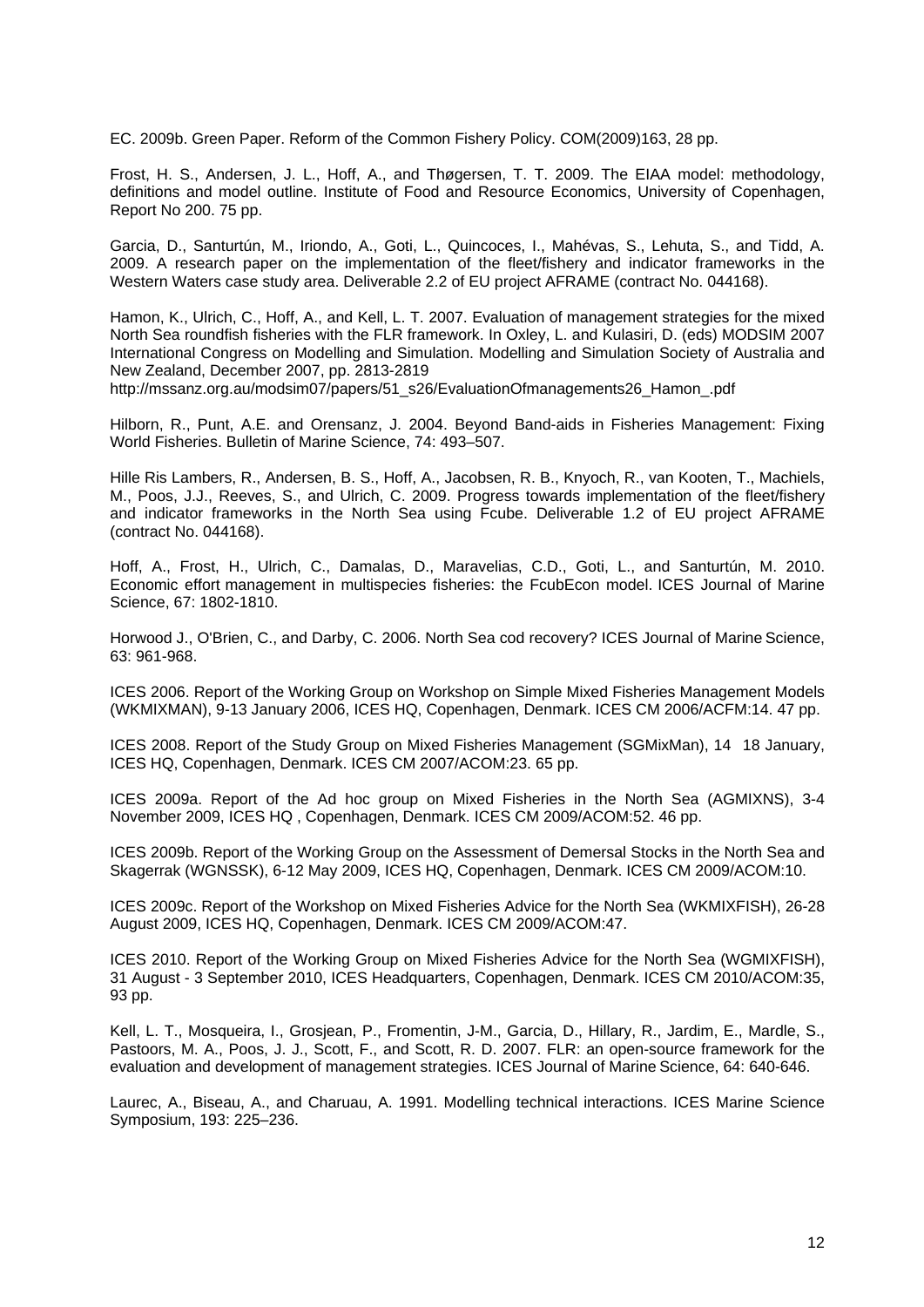Mackinson, S., Deas, B., Beveridge, D., and Casey, J. 2009. Mixed-fishery or ecosystem conundrum? Multispecies considerations inform thinking on long-term management of North Sea demersal stocks. Canadian Journal of Fisheries and Aquatic Sciences, 66: 1107-1129.

Maravelias, C., Damalas, D., Ulrich, C., Katsanevakis, S., and Hoff, A. 2011. Investigating demersal mixed-fisheries management with the Fcube method in the Aegean Sea (Eastern Mediterranean). Fisheries Management and Ecology. In press.

Marchal, P., Andersen, B., Bromley, D., Iriondo, A., Mahévas, S., Quirijns, F., Rackham, B., Santurtun, M., Tien, N., Ulrich, C. 2006. Improving the definition of fishing effort for important European fleets by accounting for the skipper effect. Canadian Journal of Fisheries and Aquatic Sciences, 63: 510-533.

Marchal, P., Francis, P., Lallemand, P., Lehuta, S., Mahévas, S., Stokes, K., and Vermard, Y. 2009. Catch-quota balancing in mixed-fisheries: a bio-economic modelling approach applied to the New Zealand hoki (*Macruronus novaezelandiae*) fishery. Aquatic Living Resources, 22: 483-498.

Penas, E. 2007. The fishery conservation policy of the European Union after 2002: towards long-term sustainability. ICES Journal of Marine Science, 64: 588–595.

R Development Core Team 2008. R: A language and environment for statistical computing. R Foundation for Statistical Computing, Vienna, Austria. ISBN 3-900051-07-0, URL http://www.Rproject.org

Reeves, S. A. and Pastoors, M. A. 2007. Evaluating the science behind the management advice for North Sea cod. ICES Journal of Marine Science, 64: 671–678.

Reeves, S. A. and Ulrich, C. 2007. Bridging the Gap; Fleets, fisheries and the ecosystem approach. ICES CM 2007/R:02.

Reeves, S. A., Marchal, P, Mardle, S., Pascoe, S., Prellezo, R., Thébaud, O., and Travers, M. 2008. From fish to fisheries : the changing focus of management advice. In Payne, A., Cotter, J. and Potter (Eds). Advances in Fisheries Science. 50 years on from Beverton and Holt. Blackwell Publishing. 135- 154.

Rijnsdorp, A. D., Daan, N., Dekker, W., Poos, J. J., and Van Densen, W. L. T. 2007. Sustainable use of flatfish resources: addressing the credibility crisis in mixed fisheries management. Journal of Sea Research, 57: 114–125.

Sparre, P. J. 2003. An EXCEL-based software toolbox for stochastic fleet-based forecast. ICES CM 2003/V: 07.

STECF 2004. Report of the Subgroup on Review of scientific advice on Stocks (SGRST) of the Scientific, Technical and Economic Committee for Fisheries (STECF). Mixed Fisheries. Brussels, 18–22 October 2004 .

STECF 2008a. STECF / SGECA 08-02. Preparation of the Annual Economic report. Copenhagen, 21- 25 april 2008.

STECF 2008b. STECF / SGRST – 08-03. Working Group report on assessment of fishing effort regime. Lysekil, 1-5 september 2008. 468 pp.

Ulrich, C., Le Gallic B., Dunn M., Gascuel D. 2002. A multispecies multifleet bioeconomic simulation model for the English Channel artisanal fisheries. Fisheries Research, 58: 379-401.

Ulrich, C., Andersen, B. S., Sparre, P. J. and Nielsen J. R. 2007. TEMAS : Fleet-based bioeconomic simulation software to evaluate management strategies accounting for fleet behaviour. ICES Journal of Marine Science, 64: 647-651.

Ulrich, C., Reeves, S. A. and Kraak, S. B. M. 2008. Mixed Fisheries and the Ecosystem Approach. ICES Insight, 45:36-39.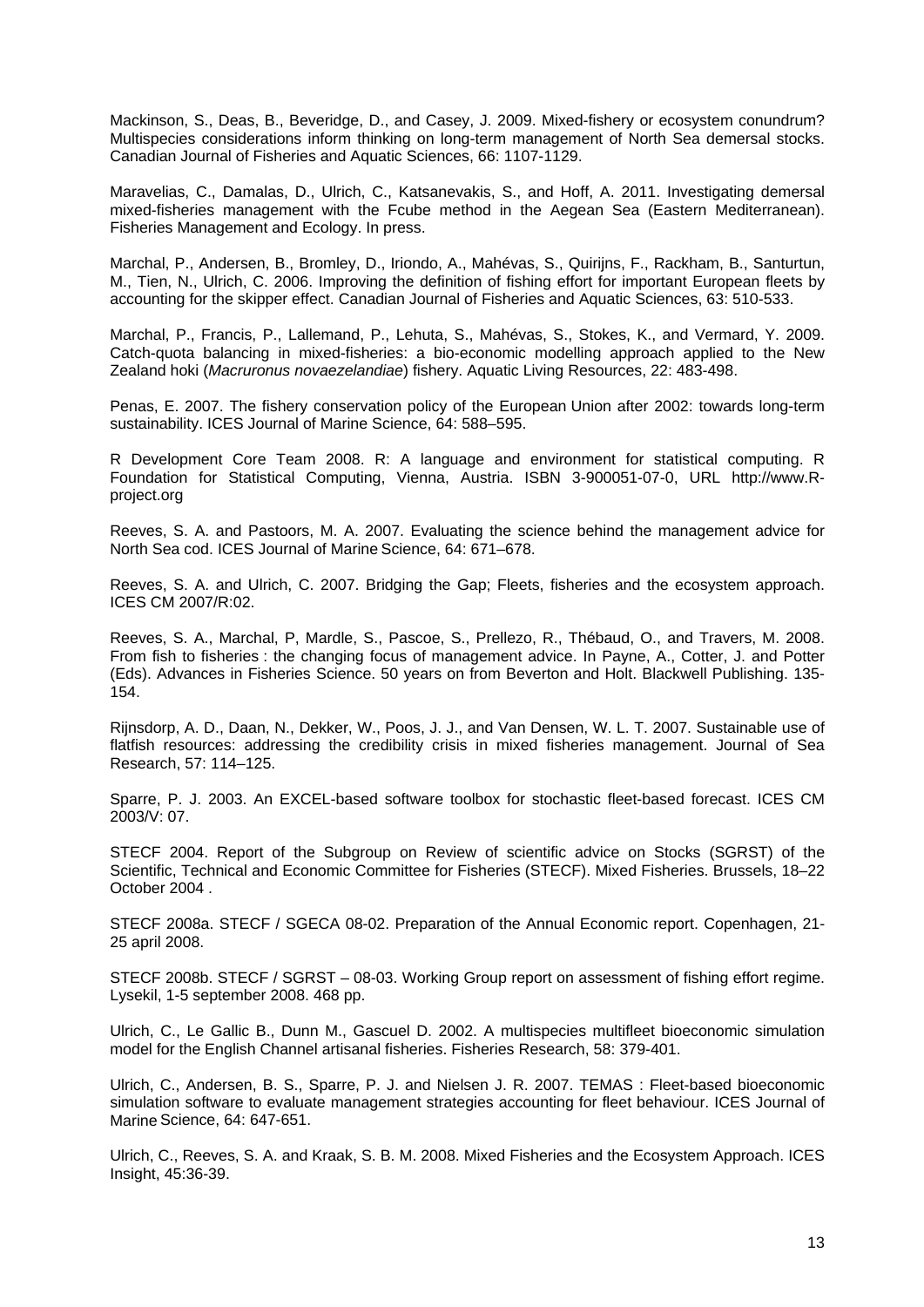Ulrich, C., Wilson, D. C., Nielsen, J. R., and Reeves, S. A. 2009. Potentials and challenges in fleet- and métier- based approaches for fisheries management in the CFP. ICES CM 2009/R:06.

Van Oostenbrugge, H. J. A. E., Powell, J. P., Smit J. P. G., Poos J. J., Kraak S. B. M. and Buisman E. F. C. 2008. Linking catchability and fisher behaviour under effort management. Aquatic Living Resources, 21: 265-273.

Vinther, M., Reeves, S. A. and Patterson, K. R. 2004. From single-species advice to mixed-species management: taking the next step. ICES Journal of Marine Science, 61: 1398-1409.

#### **Tables**

Table 1. Species and stocks included in the North Sea Fcube runs. Values are mean price at first sale averaged over 2002-2005. The range is the minimum and maximum values across different nations.

| Code             | <b>Stock</b>                              | Value, €/kg    |
|------------------|-------------------------------------------|----------------|
| <b>COD</b>       | Sea, Skagerrak and<br>North               | $1.53 - 2.21$  |
|                  | Eastern Channel                           |                |
| HAD.             | North Sea and Skagerrak                   | $0.94 - 1.29$  |
| <b>WHG</b>       | Eastern<br>Sea<br>North<br>and            | $0.61 - 1.04$  |
|                  | Channel                                   |                |
| <b>POK</b>       | North Sea, Skagerrak, West of 0.53 - 1.00 |                |
|                  | Scotland and Rockall                      |                |
| PLE.             | North Sea                                 | $1.84 - 2.01$  |
| <b>SOL</b>       | North Sea                                 | $9.01 - 10.28$ |
| NEP6             | FU6, Farn Deeps                           | 3.81           |
| NEP7             | FU7, Fladen Ground                        | $3.81 - 7.26$  |
| NEP8             | FU8, Firth of Forth                       | 3.81           |
| NEP <sub>9</sub> | FU9, Moray Firth                          | 3.81           |
|                  |                                           |                |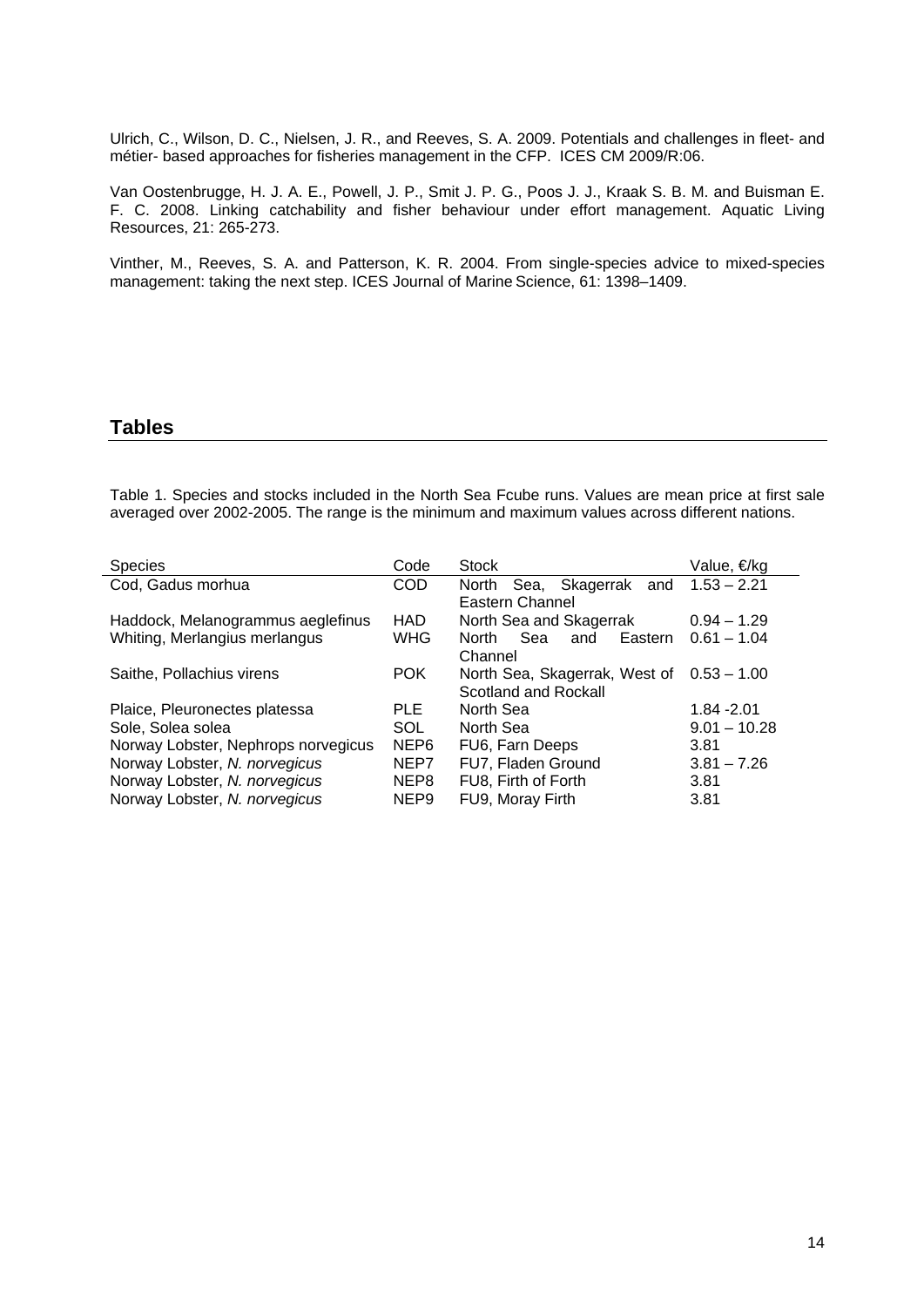Table 2. Overview of target *F*, *F* settings used for the intermediate year and the harvest control rules (based on management plans except for whiting) applied to single-stock ICES advice. In this application the current year is assumed to be 2009 and 2010 is the year for which the management measures are to be set. Assessment estimates are available up to and including 2008.

| Stock   | Target F | <b>Basis for ICES advice2010</b>                                                                                                                    | <b>Expected</b><br>landings<br>2009 | <b>TAC 2010</b>              |
|---------|----------|-----------------------------------------------------------------------------------------------------------------------------------------------------|-------------------------------------|------------------------------|
| Cod     | 0.4      | $F(2009=0.75*F(2008)),$<br>$F(2010)=0.65*F(2008), 20%$<br>limit in TAC change in 2010<br>(EU management plan - EC<br>1342/2008)                     | 41900                               | 40300 (incl.<br>all catches) |
| Haddock | 0.3      | 2009<br>the<br>TAC.<br>In.<br>was<br>have<br>assumed<br>to<br>been<br>caught; 15% limit in TAC<br>change in 2010 (EU and<br>Norway management plan) | 44700                               | 38000                        |
| Plaice  | 0.3      | $F(2010)=0.9$ * $F(2009)$ , 15%<br>limit in TAC change in 2010<br>(EU management plan - EC<br>676/2007)                                             | 59500                               | 63800                        |
| Sole    | 0.2      | $F(2010)=0.9* F(2009), 15%$<br>limit in TAC change in 2010<br>(EU management plan - EC<br>676/2007)                                                 | 15140                               | 14100                        |
| Saithe  | 0.3      | 15 % limit in TAC change in<br>2010 (EU<br>Norway<br>and<br>management plan)                                                                        | 110000                              | 118000                       |
| Whiting |          | SSB in 2011 should not be<br>lower than SSB in 2009                                                                                                 | 19000                               | 7400                         |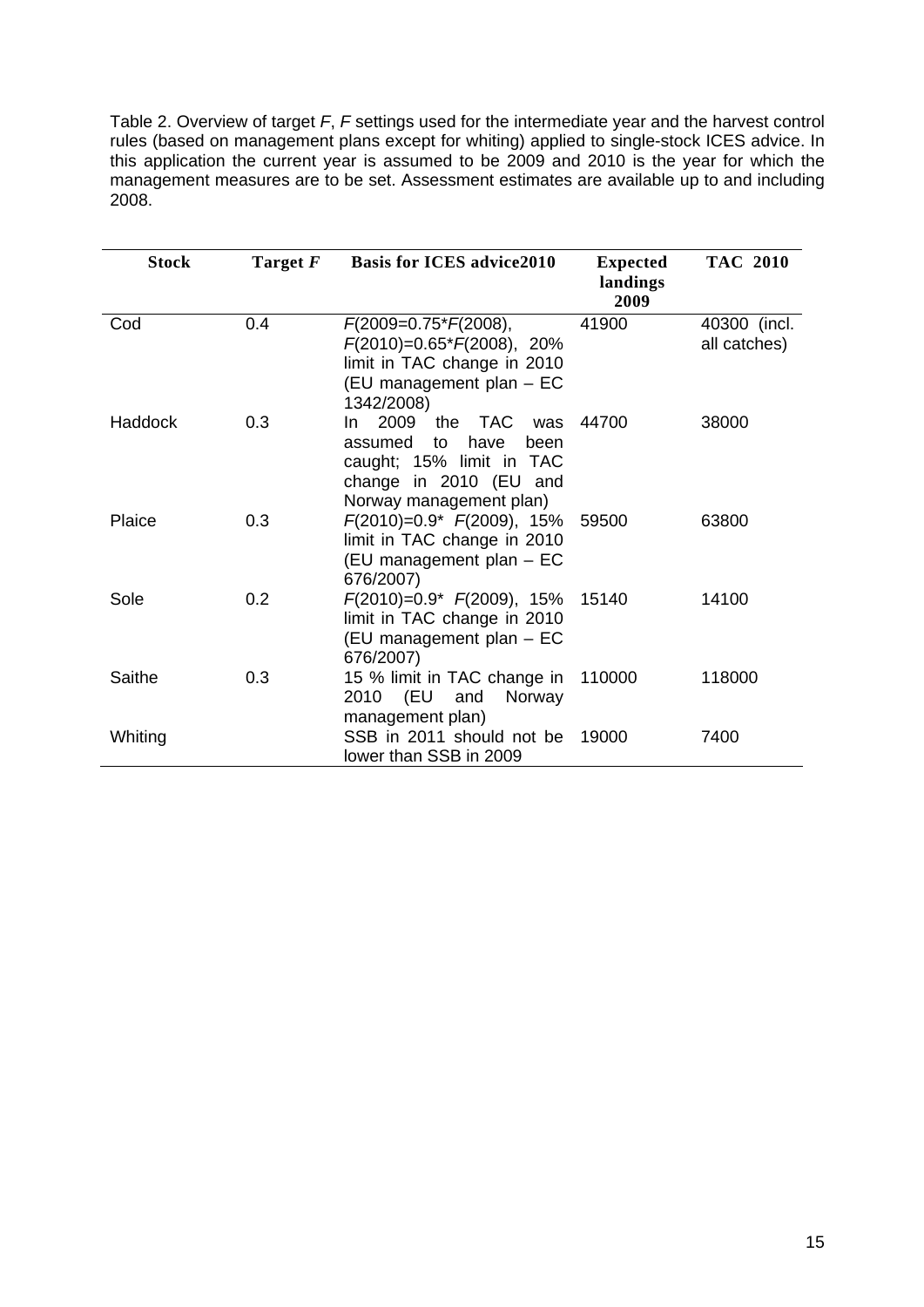Table 3. Final fleet and métier categories used in the mixed-fishery analysis, with 2008 effort (in 10^3 kWdays) and total landings (in tonnes) for the considered stocks. Métier names are consistent with the cod long-term management plan (Council Regulation (EC) 43/2009) : TR1=Otter Trawl and Demersal seine with mesh size >=100 mm, TR2= Otter Trawl and Demersal seine with mesh size 70-99 mm, TR3= Otter Trawl and Demersal seine with mesh size 16-31 mm, BT1=Beam Trawl with mesh size >120 mm, BT2 =Beam trawl with mesh size 80-119 mm, GN1=Gillnets, GT1=Trammel nets, LL1=Longlines, OTH=Others. 4, 3AN and 7D refer to the ICES area (North Sea, Skagerrak and English Channel respectively).

| fleet            | metier            | effort | landing |
|------------------|-------------------|--------|---------|
|                  |                   |        | s       |
| BE Beam          | <b>BT1.4</b>      | 944    | 2009    |
|                  | <b>BT2.4</b>      | 3246   | 3909    |
|                  | OTH               | 2922   | 500     |
| DK_Beam          | BT1.4             | 232    | 683     |
|                  | OTH               | 212    | 37      |
| DK_DSeine        | OTH               | 435    | 1046    |
|                  | TR1.4             | 274    | 2162    |
| DK Otter<24      | OTH               | 328    | 239     |
|                  | TR1.3AN           | 421    | 2361    |
|                  | TR1.4             | 815    | 3947    |
|                  | TR2.3AN 2099      |        | 8633    |
|                  | <b>TR2.4</b>      | 188    | 373     |
| DK_Otter>24      | OTH               | 984    | 139     |
|                  | otter.3AN 966     |        | 690     |
|                  | TR1.3AN           | 316    | 2217    |
|                  | TR1.4             | 2721   | 9009    |
|                  | TR2.3AN           | 313    | 1760    |
|                  | TR <sub>2.4</sub> | 484    | 792     |
| DK_Otter40+      | OTH               | 3284   | 425     |
|                  | TR3.4             | 438    | 189     |
| DK_Static<24     | GN1.3AN           | 372    | 4275    |
|                  | GN1.4             | 884    | 5221    |
|                  | GT1.4             | 95     | 493     |
|                  | OTH               | 56     | 299     |
| EN_Beam>24       | BT1.4             | 218    | 609     |
|                  | <b>BT2.4</b>      | 1946   | 3831    |
|                  | <b>OTH</b>        | 453    | 107     |
| EN Otter<24      | <b>OTH</b>        | 456    | 486     |
|                  | TR1.4             | 860    | 3294    |
|                  | TR <sub>2.4</sub> | 1547   | 2600    |
| EN Otter>24      | TR <sub>1.4</sub> | 808    | 2613    |
|                  | TR <sub>2.4</sub> | 747    | 1031    |
| <b>EN_Static</b> | GN1.4             | 522    | 979     |
|                  | OTH               | 5275   | 834     |
| OTH_OTH          | OTH               | 1000   | 14292   |
| FR_Otter         | OTH               | 71     | 8       |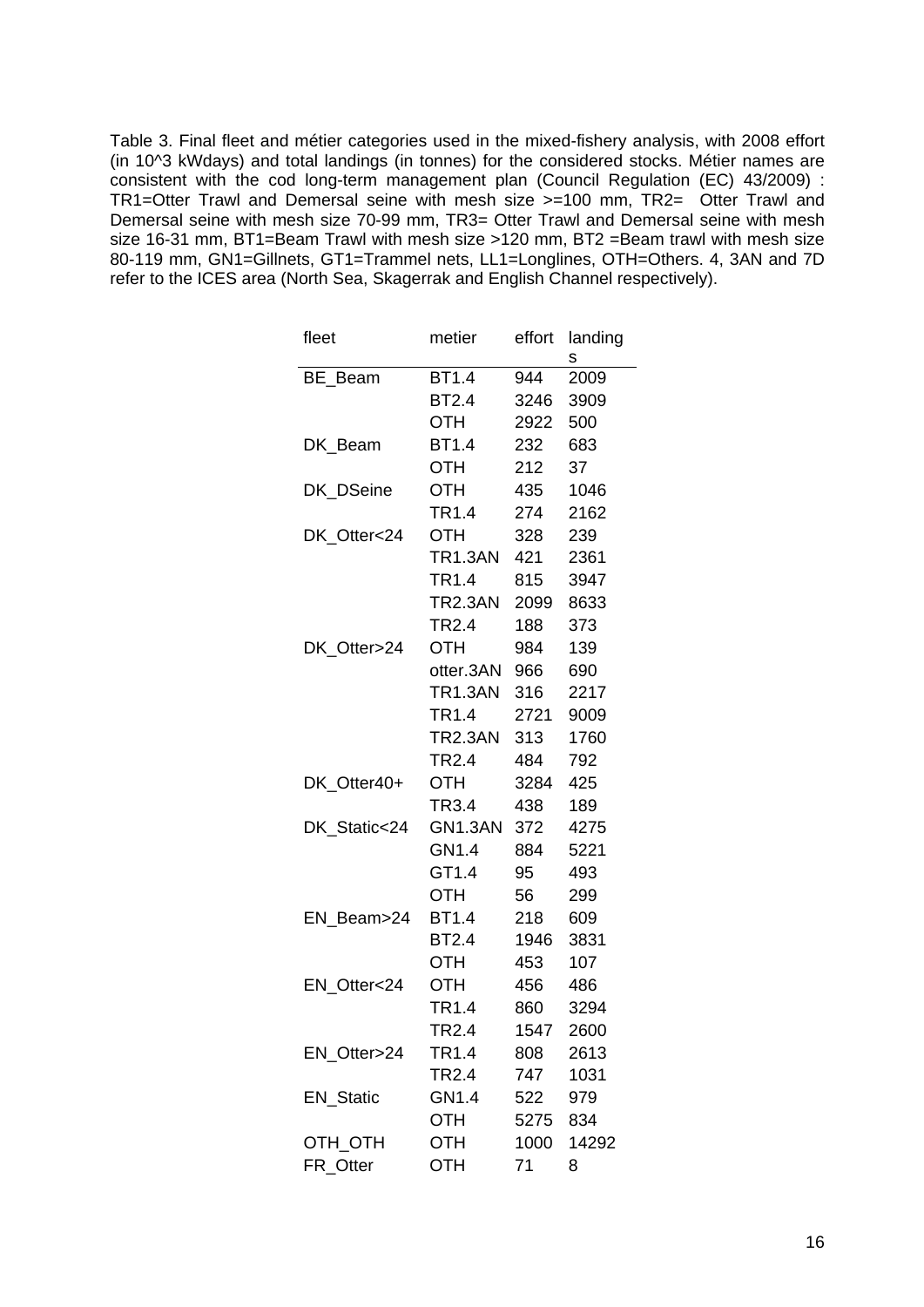|                   | TR1.4         | 2801      | 16588           |
|-------------------|---------------|-----------|-----------------|
|                   | TR2.4         | 1270      | 2157            |
|                   | <b>TR2.7D</b> | 7433      | 3408            |
| FR Static         | GT1.4         | 433       | 795             |
|                   | <b>OTH</b>    | 1530      | 25 <sub>2</sub> |
| GE_Beam           | <b>BT2.4</b>  | 1464      | 1216            |
|                   | OTH           | 6259      | 75              |
| GE_DSeine         | <b>OTH</b>    | 34        | 83              |
|                   | TR1.4         | 176       | 2680            |
| GE_Otter          | TR1.3AN       | 156       | 1721            |
|                   | <b>TR1.4</b>  | 1397      | 16285           |
|                   | <b>TR2.4</b>  | 457       | 1282            |
| NL Beam<24        | <b>BT2.4</b>  | 946       | 1798            |
|                   | OTH           | 29        | 88              |
| NL Beam24-<br>40  | <b>BT2.4</b>  | 3091      | 3934            |
|                   | <b>OTH</b>    | 51        | 9               |
| NL Beam40+        | <b>BT1.4</b>  | 324       | 539             |
|                   | <b>BT2.4</b>  | 1843<br>8 | 22618           |
|                   | OTH           | 118       | 27              |
| NL_Otter          | TR1.4         | 770       | 1942            |
|                   | <b>TR2.4</b>  | 1177      | 2429            |
| NO Beam           | <b>BT1.4</b>  | 39        | 63              |
|                   | <b>BT2.4</b>  | 103       | 161             |
| NO_Otter          | OTH           | 1006      | 1133            |
|                   | TR1.4         | 5988      | 51659           |
| SC_Beam>24        | <b>BT1.4</b>  | 69        | 170             |
|                   | <b>BT2.4</b>  | 1349      | 2756            |
| SC DSeine         | TR1.4         | 1291      | 8853            |
| SC_Otter<12       | OTH           | 20        | 18              |
|                   | TR2.4         | 752       | 1489            |
| SC_Otter>24       | TR1.4         | 7501      | 34336           |
|                   | TR2.4         |           | 1288 2178       |
| SC_Otter12-24 OTH |               | 116       | 8               |
|                   | TR1.4         |           | 3364 11869      |
|                   | TR2.4         | 7297      | 18455           |
|                   |               |           |                 |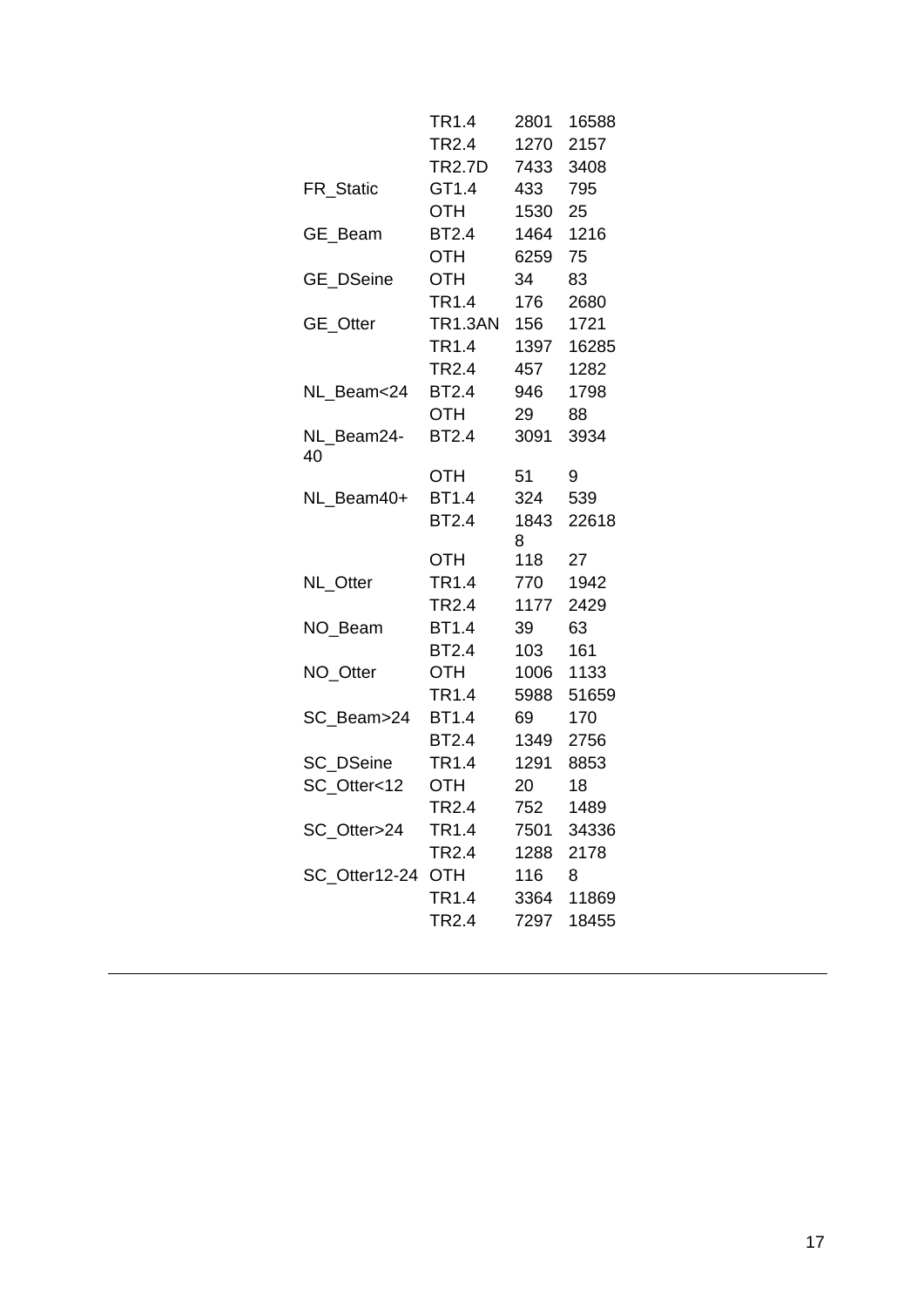Table 4 .Results of the two-year forecast. Actual estimates are obtained by applying identical scenarios two years in a row. Authorised landings and estimated SSB are obtained by applying the basis of single-stock ICES advice for 2010 after Fcube scenarios in 2009. Baseline run represents the single-stock forecast. *Fmult* for a given year is given relative to *F* in 2008. Landings and SSB in kt. See text for more explanation.

|                     |      |          | COD  | <b>HAD</b> | <b>PLE</b>   | <b>POK</b> | SOL          | <b>WHG</b>  | NEP6 | NEP7 | NEP8 | NEP <sub>9</sub> |
|---------------------|------|----------|------|------------|--------------|------------|--------------|-------------|------|------|------|------------------|
| Fbar                | 2009 | baseline | 0.59 | 0.22       | 0.25         | 0.29       | 0.34         | 0.47        | 0.1  | 0.09 | 0.24 | 0.17             |
|                     | 2010 | baseline | 0.51 | 0.32       | 0.24         | 0.34       | 0.3          | 0.19        | 0.08 | 0.09 | 0.14 | 0.14             |
| <b>Actual Fmult</b> | 2009 | baseline | 0.75 | 0.89       | $\mathbf{1}$ | 0.95       | $\mathbf{1}$ | $\mathbf 1$ | 1.22 | 1.22 | 1.22 | 1.22             |
|                     |      | min      | 0.67 | 0.86       | 0.74         | 0.58       | 0.73         | 0.54        | 1.22 | 0.63 | 0.66 | 0.65             |
|                     |      | max      | 1.47 | 1.99       | 1.95         | 1.51       | 2.04         | 1.20        | 2.47 | 1.28 | 1.34 | 1.32             |
|                     |      | cod      | 0.75 | 0.98       | 0.81         | 0.80       | 0.81         | 0.71        | 1.45 | 0.76 | 0.79 | 0.78             |
|                     |      | val      | 0.89 | 1.15       | 1.00         | 0.91       | 0.98         | 0.80        | 1.58 | 1.06 | 1.13 | 1.11             |
|                     |      | $sq_E$   | 1.08 | 1.52       | 1.00         | 1.01       | 0.95         | 0.91        | 1.83 | 1.16 | 1.22 | 1.20             |
|                     | 2010 | baseline | 0.65 | 1.29       | 0.98         | 1.13       | 0.90         | 0.42        | 1.00 | 1.30 | 0.68 | 1.00             |
|                     |      | min      | 0.61 | 0.77       | 0.66         | 0.55       | 0.63         | 0.49        | 1.00 | 0.53 | 0.54 | 0.53             |
|                     |      | max      | 1.82 | 2.43       | 2.97         | 1.49       | 3.42         | 1.50        | 2.99 | 1.49 | 1.57 | 1.54             |
|                     |      | cod      | 0.65 | 0.85       | 0.70         | 0.71       | 0.71         | 0.65        | 1.26 | 0.66 | 0.69 | 0.67             |
|                     |      | val      | 0.91 | 1.27       | 0.95         | 1.01       | 0.90         | 0.86        | 1.49 | 1.07 | 1.13 | 1.11             |
|                     |      | $sq_E$   | 1.08 | 1.52       | 1.00         | 1.01       | 0.95         | 0.91        | 1.83 | 1.16 | 1.22 | 1.20             |
| Actual landings     | 2009 | baseline | 41.2 | 44.6       | 59.6         | 110.1      | 15.1         | 21.3        | 1.6  | 15.4 | 2.8  | 1.7              |
| potential           |      | min      | 37.7 | 43.2       | 45.6         | 72.2       | 11.6         | 12.4        | 1.6  | 8.0  | 1.5  | 0.9              |
|                     |      | max      | 64.4 | 86.7       | 105.2        | 160.0      | 26.4         | 24.9        | 3.2  | 16.2 | 3.1  | 1.9              |
|                     |      | cod      | 41.2 | 48.8       | 49.2         | 95.2       | 12.6         | 15.9        | 1.9  | 9.6  | 1.8  | 1.1              |
|                     |      | val      | 46.8 | 55.8       | 59.4         | 106.8      | 14.9         | 17.6        | 2.0  | 13.4 | 2.6  | 1.6              |
|                     |      | $sq_E$   | 53.4 | 70.4       | 59.7         | 116.1      | 14.5         | 19.7        | 2.3  | 14.7 | 2.8  | 1.7              |
|                     | 2010 | baseline | 38.7 | 37.9       | 63.8         | 118.2      | 14.1         | 9.3         | 1.3  | 16.4 | 1.6  | 1.4              |
|                     |      | min      | 38.8 | 24.0       | 47.4         | 70.6       | 11.1         | 12.2        | 1.3  | 6.6  | 1.2  | 0.7              |
|                     |      | max      | 46.9 | 49.4       | 127.9        | 125.2      | 28.8         | 26.5        | 3.8  | 18.8 | 3.6  | 2.2              |
|                     |      | cod      | 38.7 | 25.6       | 49.5         | 83.1       | 12.1         | 15.0        | 1.6  | 8.3  | 1.6  | 1.0              |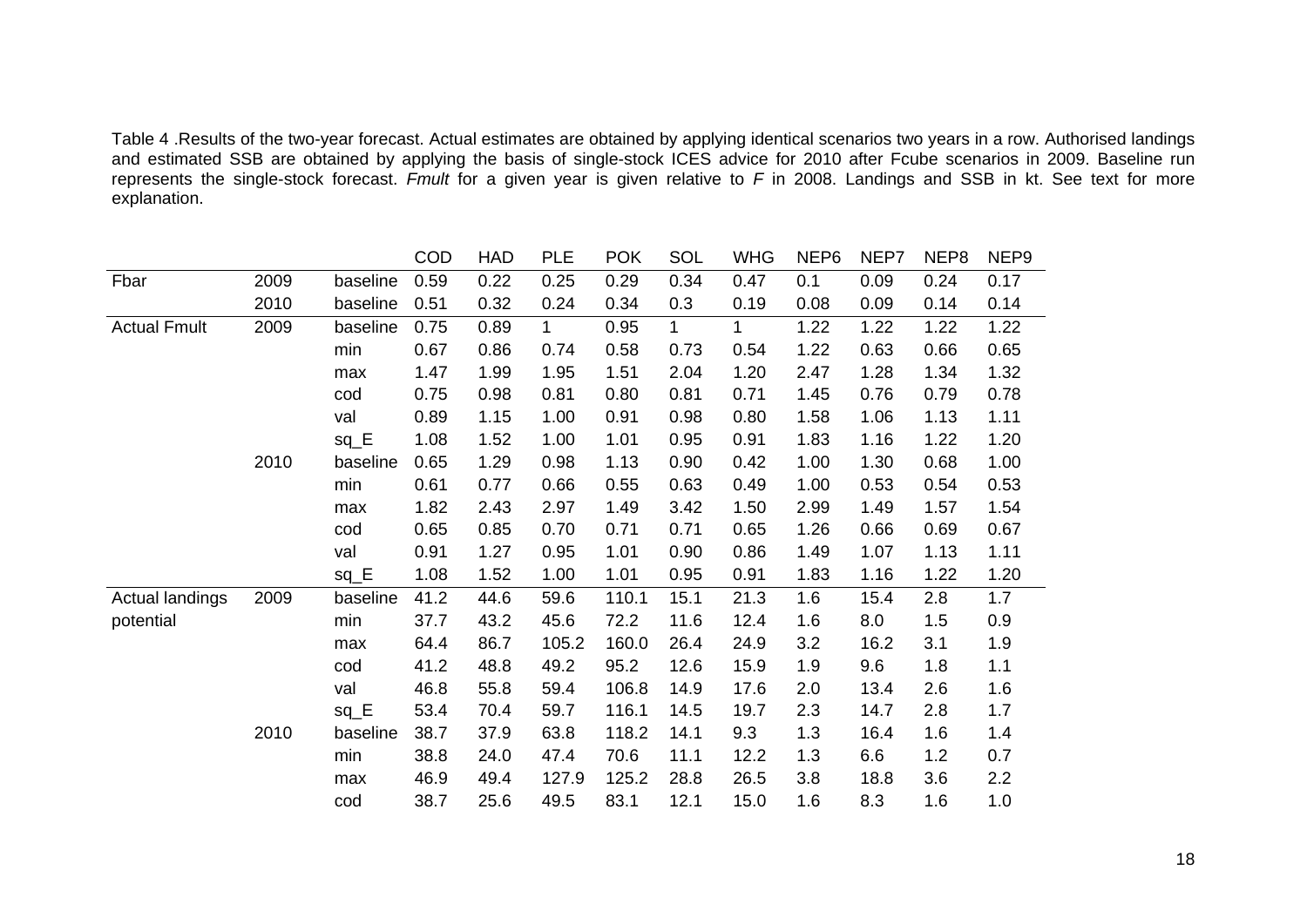|                                       |      | val      | 45.0 | 35.1  | 62.2  | 108.9 | 14.2 | 18.8  | 1.9 | 13.5 | 2.6 | 1.6 |
|---------------------------------------|------|----------|------|-------|-------|-------|------|-------|-----|------|-----|-----|
|                                       |      | $sq_E$   | 44.8 | 37.6  | 65.3  | 105.5 | 15.0 | 19.1  | 2.3 | 14.7 | 2.8 | 1.7 |
| Authorised                            | 2010 | min      | 40.9 | 37.9  | 63.8  | 118.2 | 11.9 | 26.6  | 1.3 | 16.4 | 1.6 | 1.4 |
| landings<br>appliying<br>the<br>basis |      | max      | 27.7 | 37.9  | 61.8  | 118.2 | 16.1 | 16.9  | 1.3 | 16.4 | 1.6 | 1.4 |
| For ICES advice                       |      | cod      | 38.7 | 37.9  | 63.8  | 118.2 | 12.4 | 23.8  | 1.3 | 16.4 | 1.6 | 1.4 |
| in 2010                               |      | val      | 35.2 | 37.9  | 63.8  | 118.2 | 14.0 | 22.5  | 1.3 | 16.4 | 1.6 | 1.4 |
|                                       |      | $sq_E$   | 31.1 | 37.9  | 63.8  | 118.2 | 13.7 | 20.8  | 1.3 | 16.4 | 1.6 | 1.4 |
| <b>Actual SSB</b>                     | 2009 | baseline | 59.6 | 223.9 | 388.1 | 263.4 | 37.7 | 93.8  |     |      |     |     |
|                                       | 2010 | baseline | 64.4 | 195.1 | 442.3 | 234.5 | 37.7 | 89.0  |     |      |     |     |
|                                       |      | min      | 68.6 | 196.7 | 467.0 | 269.4 | 41.0 | 100.3 |     |      |     |     |
|                                       |      | max      | 37.3 | 149.1 | 362.9 | 189.6 | 27.2 | 84.6  |     |      |     |     |
|                                       |      | cod      | 64.4 | 190.5 | 460.5 | 248.2 | 40.1 | 95.8  |     |      |     |     |
|                                       |      | val      | 57.8 | 182.9 | 442.6 | 237.6 | 37.9 | 93.7  |     |      |     |     |
|                                       |      | $sq_E$   | 50.1 | 166.8 | 442.0 | 229.0 | 38.3 | 91.0  |     |      |     |     |
|                                       | 2011 | baseline | 73.2 | 166.5 | 488.4 | 212.3 | 39.6 | 93.8  |     |      |     |     |
|                                       |      | min      | 80.2 | 183.5 | 549.3 | 294.3 | 45.9 | 99.0  |     |      |     |     |
|                                       |      | max      | 18.4 | 107.1 | 276.4 | 157.3 | 15.2 | 68.2  |     |      |     |     |
|                                       |      | cod      | 73.2 | 175.5 | 537.1 | 259.0 | 44.1 | 91.7  |     |      |     |     |
|                                       |      | val      | 54.2 | 157.2 | 491.6 | 223.9 | 39.8 | 85.2  |     |      |     |     |
|                                       |      | $sq_E$   | 41.7 | 138.3 | 485.5 | 217.5 | 39.4 | 82.6  |     |      |     |     |
| <b>SSB</b> estimated                  | 2011 | min      | 77.4 | 168.0 | 521.9 | 250.8 | 45.2 | 93.8  |     |      |     |     |
| appliying<br>the<br>basis             |      | max      | 41.2 | 119.8 | 385.2 | 163.2 | 26.9 | 93.8  |     |      |     |     |
| For ICES advice                       |      | cod      | 73.2 | 161.8 | 513.1 | 227.4 | 43.8 | 93.8  |     |      |     |     |
| in 2010                               |      | val      | 66.4 | 154.1 | 488.9 | 215.6 | 40.1 | 93.8  |     |      |     |     |
|                                       |      | $sq_E$   | 58.5 | 137.9 | 488.0 | 206.3 | 40.6 | 93.8  |     |      |     |     |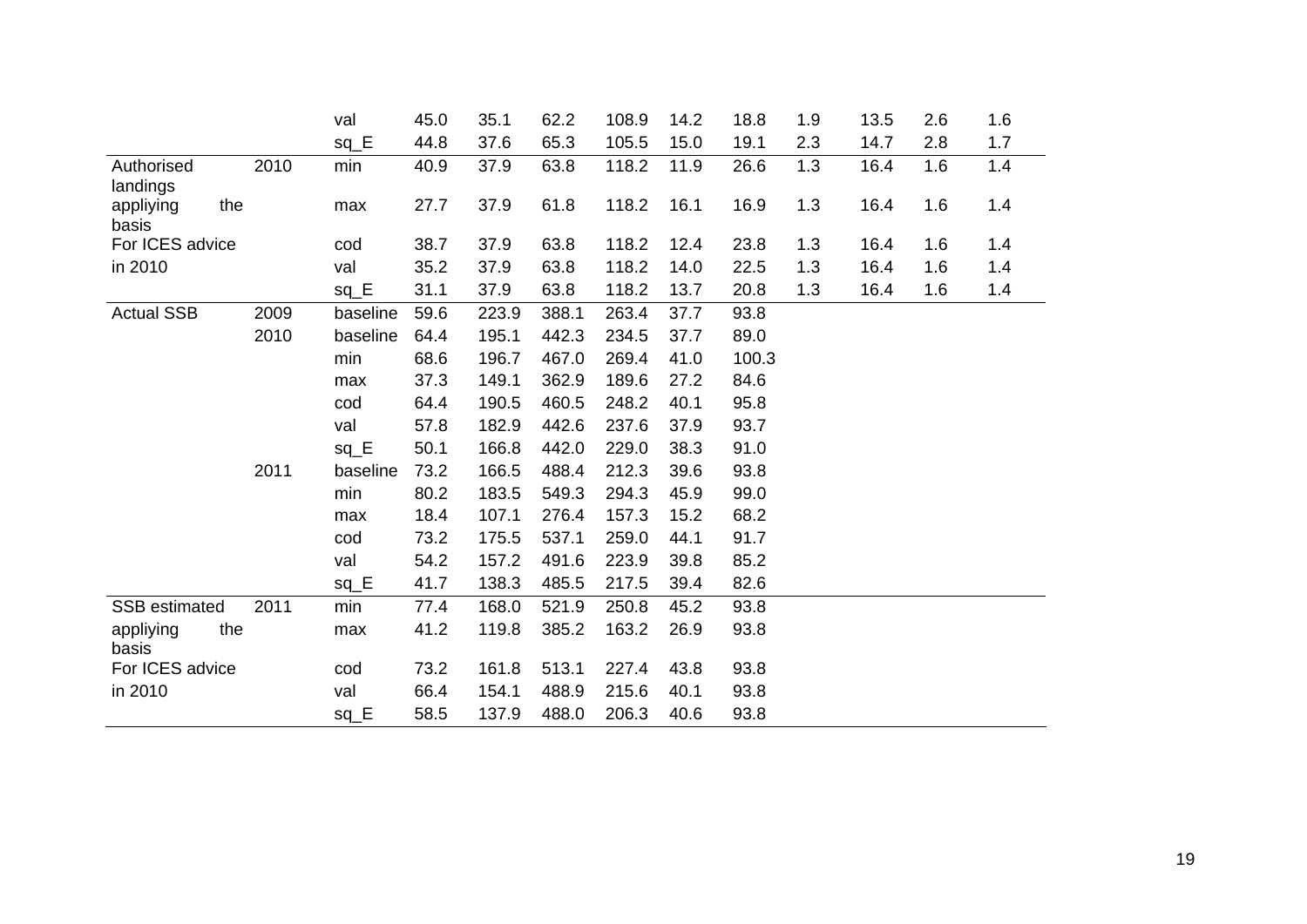# **Figures**

Figure 1. One-year forecast Fcube estimates of effort by fleet corresponding to the individual "quota share" (or partial Ftarget) by fish stock in 2009, relative to 2008. Columns truncated at value of 2. Fleet OTH\_OTH not shown.



Fish stocks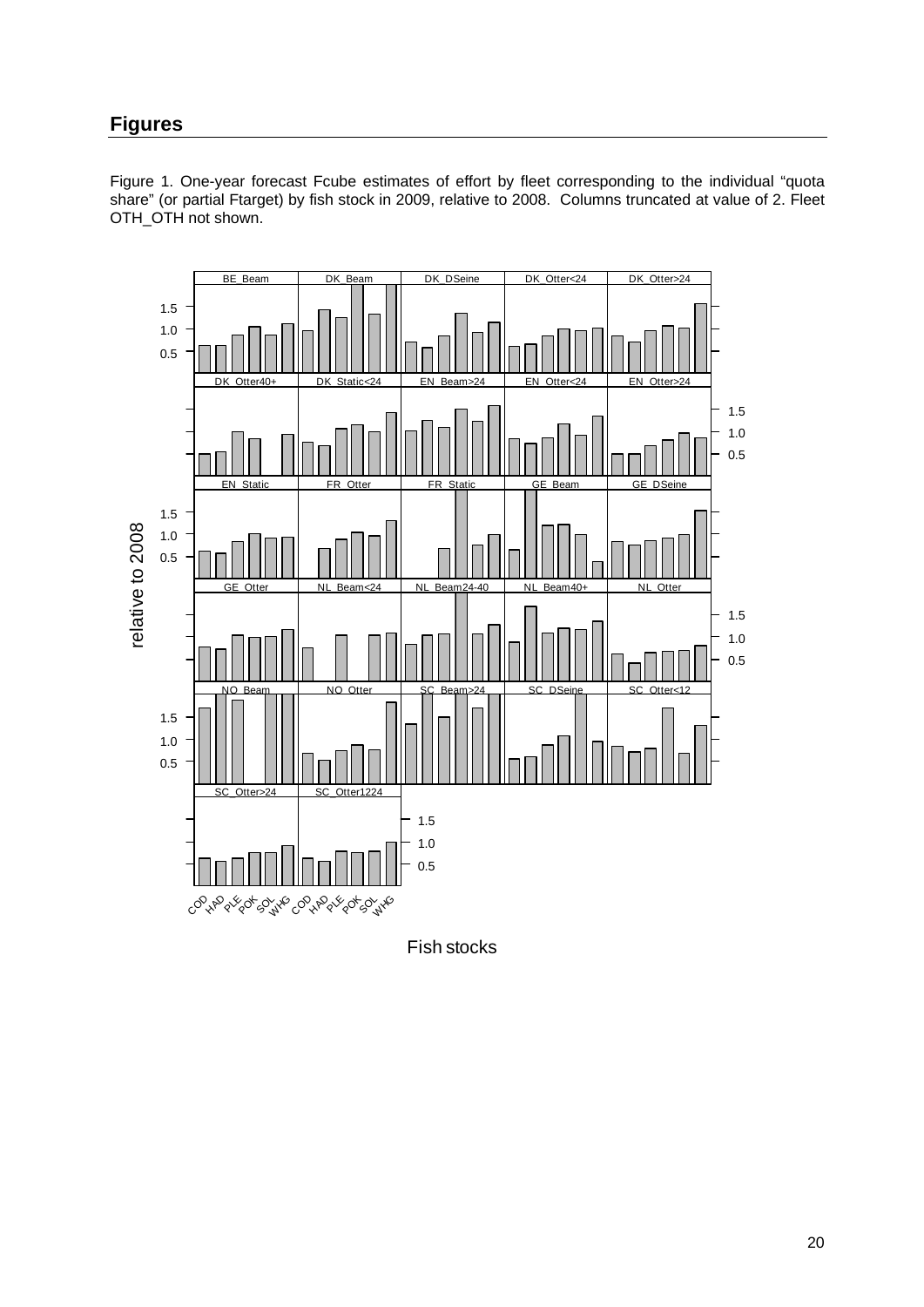

Figure 2. One-year forecast Fcube estimates of effort by fleet for the various scenarios in 2009, relative to 2008. Columns truncated at value of 2. Fleet OTH\_OTH not shown.

Fcube scenarios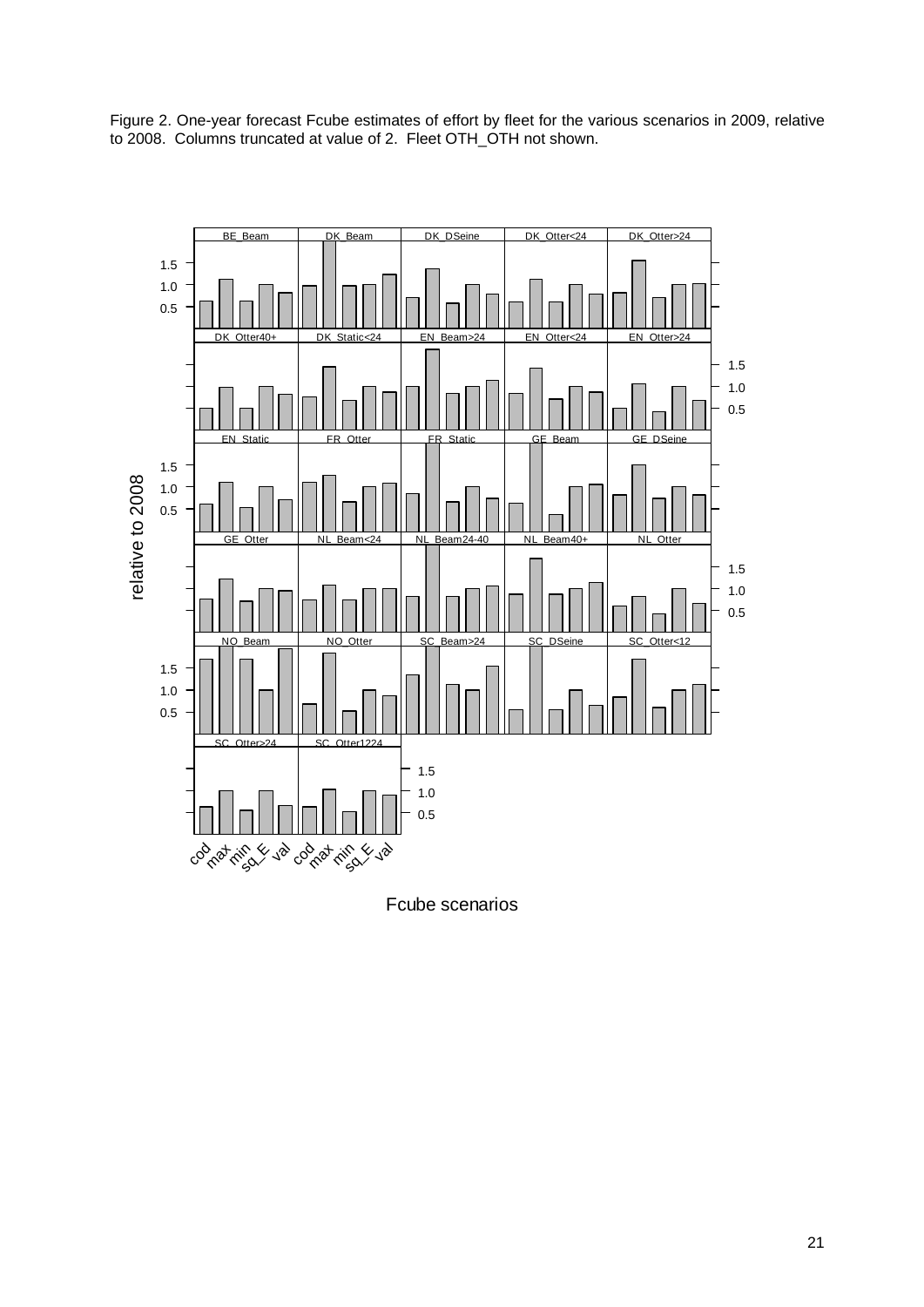Figure 3. One-year forecast Fcube landings estimates by stock for the various scenarios in 2009. Straight lines are the Baseline estimates (landings estimates in the intermediate year in the single-stock forecast). NEP6-9 baseline is not labelled as it is almost equal to WHG baseline.

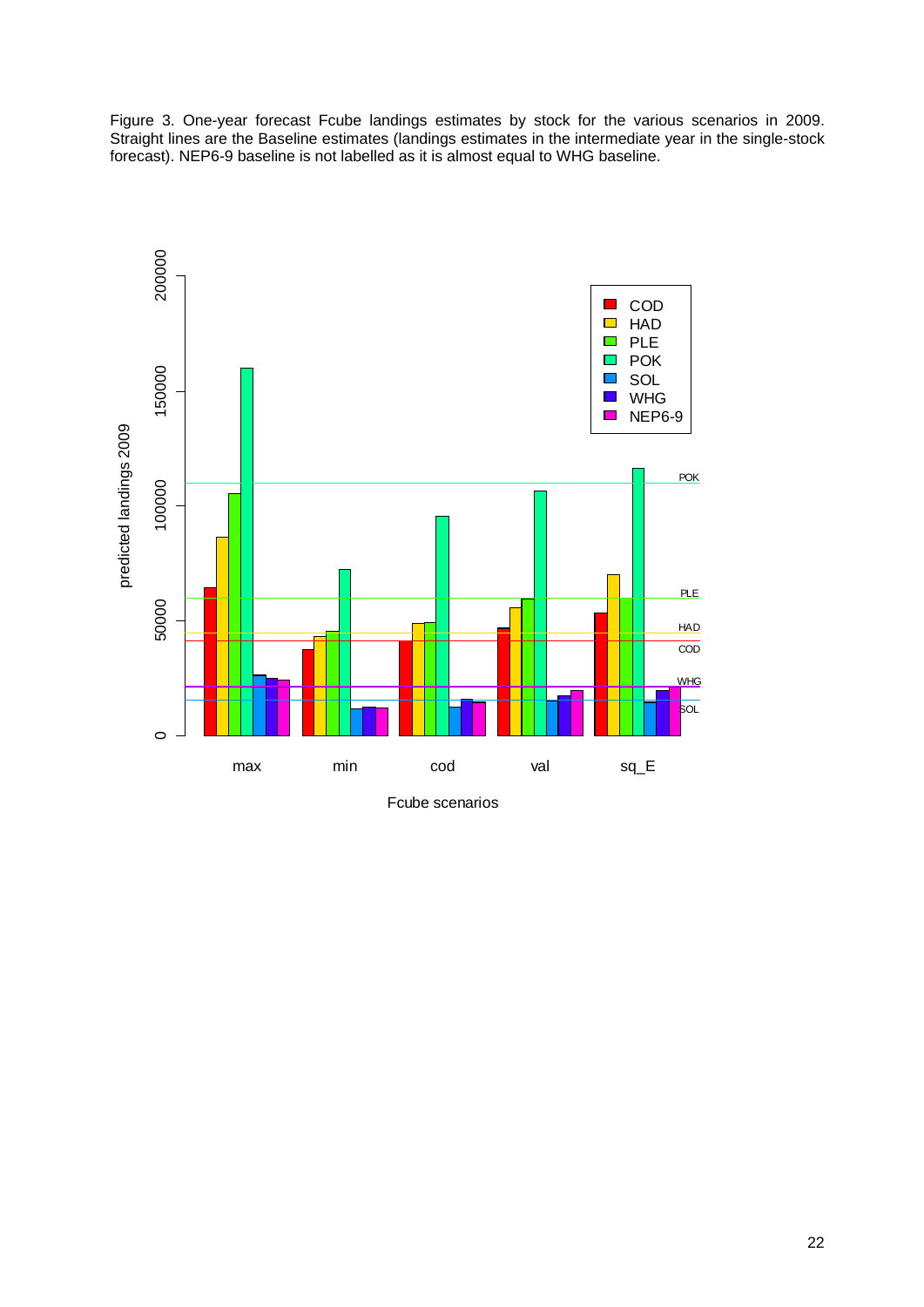Figure 4. Results of Fcube two-years forecast relative to baseline for the fish stocks under various Fcube scenarios ("cod" – open square, "min" - triangle point down, "max" - triangle point up, "val" – cross and "sq\_E" – filled diamond). *F*mult is relative to *F* in 2008.



stock